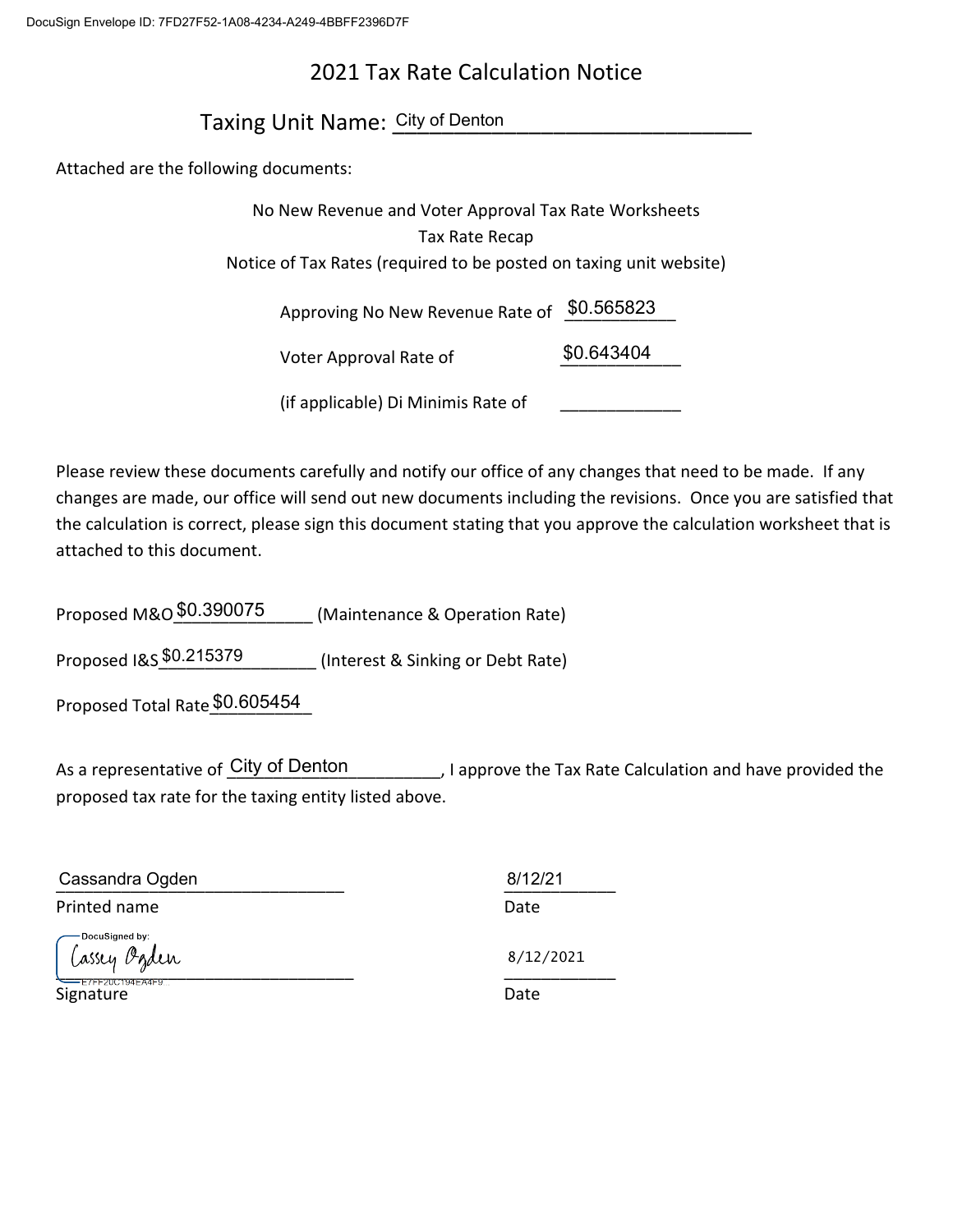# **2021 Tax Rate Calculation Worksheet** And Date: 08/05/2021 01:45 PM **Taxing Units Other Than School Districts or Water Districts CITY OF DENTON**

Taxing Unit's Address, City, State, ZIP Code Taxing Unit's Website Address

Taxing Unit Name Phone *(area code and number)*

**GENERAL INFORMATION:** Tax Code Section 26.04(c) requires an officer or employee designated by the governing body to calculate the No-New-Revenue (NNR) tax rate and Voter-Approval tax rate for the taxing unit. These tax rates are expressed in dollars per \$100 of taxable value calculated. The calculation process starts after the chief appraiser delivers to the taxing unit the certified appraisal roll and the estimated values of properties under protest. The designated officer or employee shall certify that the officer or employee has accurately calculated the tax rates and used values shown for the certified appraisal roll or certified estimate. The officer or employee submits the rates to the governing body by Aug. 7 or as soon thereafter as practicable.

School districts do not use this form, but instead use Comptroller Form 50-859 *Tax Rate Calculation Worksheet, School Districts without Chapter 313 Agreements* or Comptroller Form 50-884 *Tax Rate Calculation Worksheet, School District with Chapter 313 Agreements*.

Water districts as defined under Water Code Section 49.001(1) do not use this form, but instead use Comptroller Form 50-858 *Water District Voter-Approval Tax Rate Worksheet for Low Tax Rate and Developing Districts* or Comptroller Form 50-860 *Developed Water District Voter-Approval Tax Rate Worksheet*.

The Comptroller's office provides this worksheet to assist taxing units in determining tax rates. The information provided in this worksheet is offered as technical assistance and not legal advice. Taxing units should consult legal counsel for interpretations of law regarding tax rate preparation and adoption.

## **SECTION 1: No-New-Revenue Tax Rate**

The NNR tax rate enables the public to evaluate the relationship between taxes for the prior year and for the current year based on a tax rate that would produce the same amount of taxes (no new taxes) if applied to the same properties that are taxed in both years. When appraisal values increase, the NNR tax rate should decrease.

The NNR tax rate for a county is the sum of the NNR tax rates calculated for each type of tax the county levies.

While uncommon, it is possible for a taxing unit to provide an exemption for only maintenance and operations taxes. In this case, the taxing unit will need to calculate the NNR tax rate separately for the maintenance and operations tax and the debt tax, then add the two components together.

| No-New-Revenue Tax Rate Worksheet                                                                                                                                                                                                                                                                                                                                                                                                                                                                                                                                                                                                                             | <b>Amount/Rate</b> |
|---------------------------------------------------------------------------------------------------------------------------------------------------------------------------------------------------------------------------------------------------------------------------------------------------------------------------------------------------------------------------------------------------------------------------------------------------------------------------------------------------------------------------------------------------------------------------------------------------------------------------------------------------------------|--------------------|
| <b>1. 2020 total taxable value.</b> Enter the amount of 2020 taxable value on the 2020 tax roll<br>today. Include any adjustments since last year's certification; exclude Tax Code Section<br>$[25.25(d)$ one-fourth and one-third over-appraisal corrections from these adjustments.<br>Exclude any property value subject to an appeal under Chapter 42 as of July 25 (will add<br>undisputed value in Line 6). This total includes the taxable value of homesteads with tax<br>ceilings (will deduct in Line 2) and the captured value for tax increment financing<br> (adjustment is made by deducting TIF taxes, as reflected in Line 17). <sup>1</sup> | \$12,999,156,178   |
| 2. 2020 tax ceilings. Counties, cities and junior college districts. Enter 2020 total taxable<br>value of homesteads with tax ceilings. These include the homesteads of homeowners age 65<br>or older or disabled. Other taxing units enter 0. If your taxing units adopted the tax ceiling<br>provision in 2020 or a prior year for homeowners age 65 or older or disabled, use this step. <sup>2</sup>                                                                                                                                                                                                                                                      | \$1,590,929,609    |
| 3. Preliminary 2020 adjusted taxable value. Subtract Line 2 from Line 1.                                                                                                                                                                                                                                                                                                                                                                                                                                                                                                                                                                                      | \$11,408,226,569   |
| $ 4.2020$ total adopted tax rate.                                                                                                                                                                                                                                                                                                                                                                                                                                                                                                                                                                                                                             | \$0.590454/\$100   |
| 5. 2020 taxable value lost because court appeals of ARB decisions reduced 2020<br>appraised value.<br>A. Original 2020 ARB values:                                                                                                                                                                                                                                                                                                                                                                                                                                                                                                                            | \$1,391,272,252    |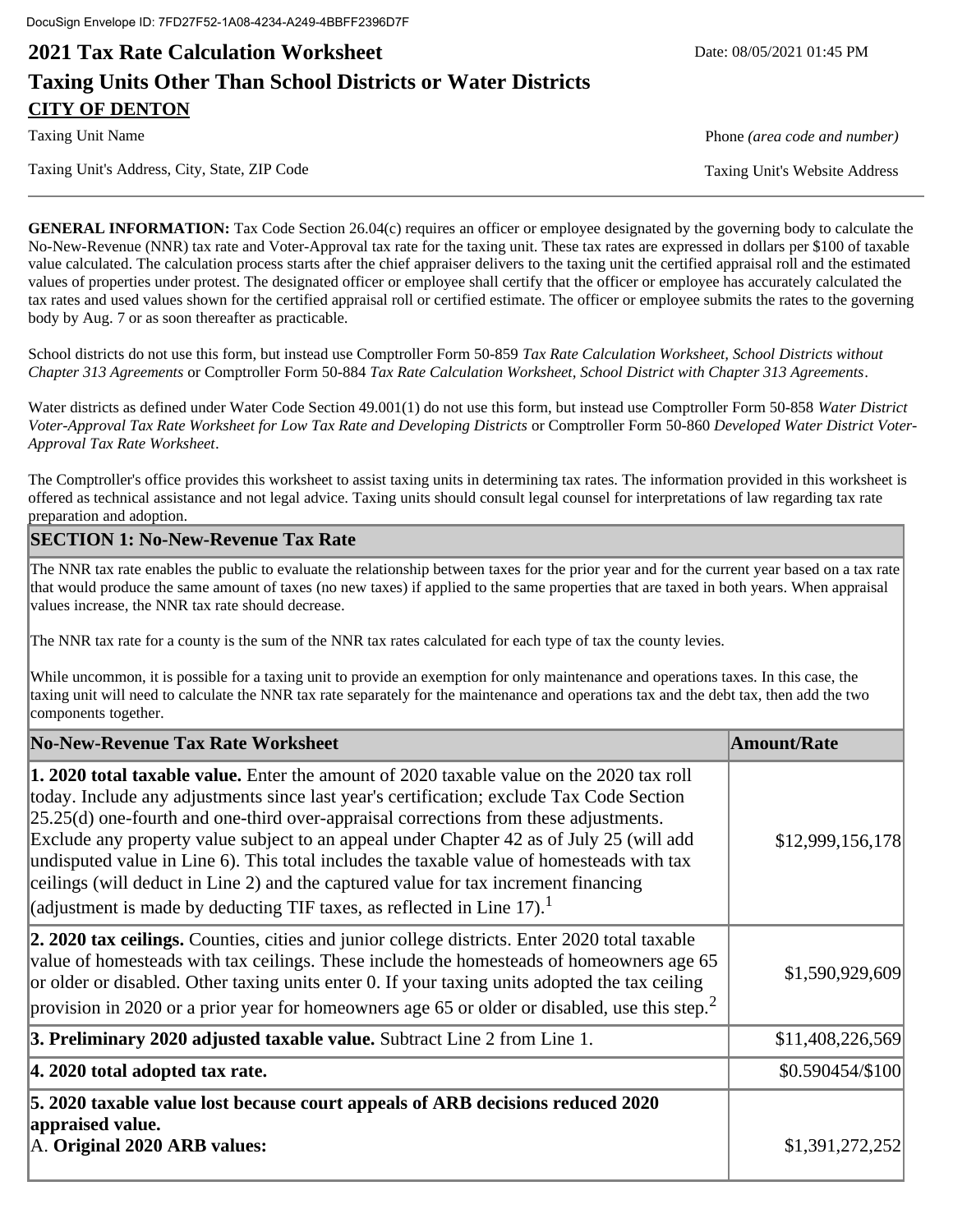| B. 2020 values resulting from final court decisions:                                                                                                                                                                                                                                                                                                                                                                                                                                   | \$1,226,235,107  |
|----------------------------------------------------------------------------------------------------------------------------------------------------------------------------------------------------------------------------------------------------------------------------------------------------------------------------------------------------------------------------------------------------------------------------------------------------------------------------------------|------------------|
| C. 2020 value loss. Subtract B from $A3$                                                                                                                                                                                                                                                                                                                                                                                                                                               | \$165,037,145    |
| $ 6.2020$ taxable value subject to an appeal under Chapter 42, as of July 25.<br>A. 2020 ARB certified value:                                                                                                                                                                                                                                                                                                                                                                          | \$364,418,950    |
| B. 2020 disputed value:                                                                                                                                                                                                                                                                                                                                                                                                                                                                | \$72,883,790     |
| $ C. 2020$ undisputed value. Subtract B from A. <sup>4</sup>                                                                                                                                                                                                                                                                                                                                                                                                                           | \$291,535,160    |
| 7. 2020 Chapter 42 related adjusted values Add Line 5C and Line 6C.                                                                                                                                                                                                                                                                                                                                                                                                                    | \$456,572,305    |
| 8. 2020 taxable value, adjusted for actual and potential court-ordered adjustments.<br>Add Line 3 and Line 7.                                                                                                                                                                                                                                                                                                                                                                          | \$11,864,798,874 |
| $9.2020$ taxable value of property in territory the taxing unit deannexed after Jan. 1,<br><b>2020.</b> Enter the 2020 value of property in deannexed territory. <sup>5</sup>                                                                                                                                                                                                                                                                                                          | \$43,937         |
| 10. 2020 taxable value lost because property first qualified for an exemption in 2021. If<br>the taxing unit increased an original exemption, use the difference between the original<br>exempted amount and the increased exempted amount. Do not include value lost due to<br>freeport, goods-in-transit, temporary disaster exemptions. Note that lowering the amount or<br>percentage of an existing exemption in 2021 does not create a new exemption or reduce<br>taxable value. |                  |
| A. Absolute exemptions. Use 2020 market value:                                                                                                                                                                                                                                                                                                                                                                                                                                         | \$6,535,978      |
| B. Partial exemptions. 2021 exemption amount or 2021 percentage exemption times 2020<br>value:                                                                                                                                                                                                                                                                                                                                                                                         | \$37,352,807     |
| C. Value loss. Add A and B. $5$                                                                                                                                                                                                                                                                                                                                                                                                                                                        | \$43,888,785     |
| 11. 2020 taxable value lost because property first qualified for agricultural appraisal<br>(1-d or 1-d-1), timber appraisal, recreational/scenic appraisal or public access airport<br>special appraisal in 2021. Use only properties that qualified in 2021 for the first time; do<br>not use properties that qualified in 2020.                                                                                                                                                      |                  |
| A. 2020 market value:                                                                                                                                                                                                                                                                                                                                                                                                                                                                  | \$83,217         |
| B. 2021 productivity or special appraised value:                                                                                                                                                                                                                                                                                                                                                                                                                                       | \$110            |
| C. Value loss. Subtract B from $A$ . <sup>7</sup>                                                                                                                                                                                                                                                                                                                                                                                                                                      | \$83,107         |
| 12. Total adjustments for lost value. Add lines 9, 10C and 11C.                                                                                                                                                                                                                                                                                                                                                                                                                        | \$44,015,829     |
| 13. 2020 captured value of property in a TIF. Enter the total value of 2020 captured<br>appraised value of property taxable by a taxing unit in a tax increment financing zone for<br>which 2020 taxes were deposited into the tax increment fund. <sup>8</sup> If the taxing unit has no<br>captured appraised value in line 18D, enter 0.                                                                                                                                            | \$198,541,948    |
| 14. 2020 total value. Subtract Line 12 and Line 13 from Line 8.                                                                                                                                                                                                                                                                                                                                                                                                                        | \$11,622,241,097 |
| 15. Adjusted 2020 total levy. Multiply Line 4 by Line 14 and divide by \$100.                                                                                                                                                                                                                                                                                                                                                                                                          | \$68,623,987     |
| 16. Taxes refunded for years preceding tax year 2020. Enter the amount of taxes refunded<br>by the taxing unit for tax years preceding tax year 2020. Types of refunds include court                                                                                                                                                                                                                                                                                                   | \$177,391        |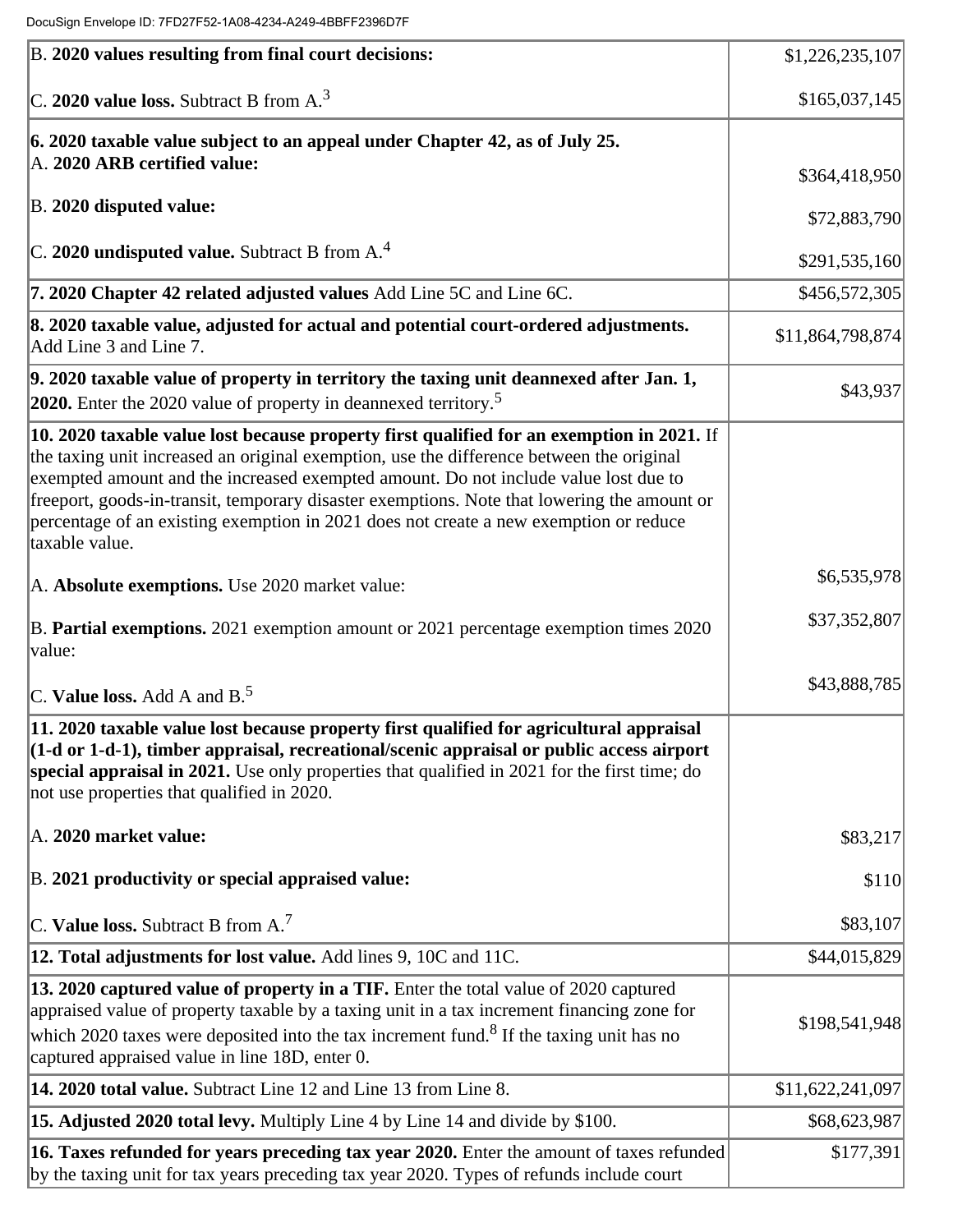| 22. Total 2021 taxable value of properties in territory annexed after Jan. 1, 2020.                                                                                                                                                                                                                                                                                                                                                                                             | \$950,138        |
|---------------------------------------------------------------------------------------------------------------------------------------------------------------------------------------------------------------------------------------------------------------------------------------------------------------------------------------------------------------------------------------------------------------------------------------------------------------------------------|------------------|
| 21. 2021 total taxable value. Add Lines 18E and 19C. Subtract Line 20. <sup>17</sup>                                                                                                                                                                                                                                                                                                                                                                                            | \$12,621,783,373 |
| 20. 2021 tax ceilings. Counties, cities and junior colleges enter 2021 total taxable value of<br>homesteads with tax ceilings. These include the homesteads of homeowners age 65 or older<br>or disabled. Other taxing units enter 0. If your taxing units adopted the tax ceiling provision<br>in 2020 or a prior year for homeowners age 65 or older or disabled, use this step. <sup>16</sup>                                                                                | \$1,780,456,806  |
| C. Total value under protest or not certified: Add A and B.                                                                                                                                                                                                                                                                                                                                                                                                                     |                  |
| exemptions for the current year. Use the lower market, appraised or taxable value (as<br>appropriate). Enter the total value of property not on the certified roll. <sup>15</sup>                                                                                                                                                                                                                                                                                               | \$810,392,795    |
| The chief appraiser gives taxing units a list of those taxable properties that the chief<br>appraiser knows about, but are not included in the appraisal roll certification. These<br>properties also are not on the list of properties that are still under protest. On this list of<br>properties, the chief appraiser includes the market value, appraised value and exemptions for<br>the preceding year and a reasonable estimate of the market value, appraised value and | \$0              |
| protest. <sup>14</sup><br>B. 2021 value of properties not under protest or included on certified appraisal roll.                                                                                                                                                                                                                                                                                                                                                                |                  |
| A. 2021 taxable value of properties under protest. The chief appraiser certifies a list of<br>properties still under ARB protest. The list shows the appraisal district's value and the<br>taxpayer's claimed value, if any, or an estimate of the value if the taxpayer wins. For each of<br>the properties under protest, use the lowest of these values. Enter the total value under                                                                                         | \$810,392,795    |
| 19. Total value of properties under protest or not included on certified appraisal roll. $^{13}$                                                                                                                                                                                                                                                                                                                                                                                |                  |
| <b>E. Total 2021 value.</b> Add A and B, then subtract C and D.                                                                                                                                                                                                                                                                                                                                                                                                                 | \$13,591,847,384 |
| by a taxing unit in a tax increment financing zone for which the 2021 taxes will be deposited<br>into the tax increment fund. Do not include any new property value that will be included in<br>Line 23 below. $12$                                                                                                                                                                                                                                                             |                  |
| D. Tax increment financing: Deduct the 2021 captured appraised value of property taxable                                                                                                                                                                                                                                                                                                                                                                                        | \$236,609,616    |
| C. Pollution control and energy storage system exemption: Deduct the value of property<br>exempted for the current tax year for the first time as pollution control or energy storage<br>system property:                                                                                                                                                                                                                                                                       | \$0              |
| B. Counties: Include railroad rolling stock values certified by the Comptroller's office:                                                                                                                                                                                                                                                                                                                                                                                       | \$0              |
| A. Certified values:                                                                                                                                                                                                                                                                                                                                                                                                                                                            | \$13,828,457,000 |
| 18. Total 2021 taxable value on the 2021 certified appraisal roll today. This value<br>includes only certified values or certified estimate of values and includes the total taxable<br>value of homesteads with tax ceilings (will deduct in Line 20). These homesteads include<br>homeowners age 65 or older or disabled. $11$                                                                                                                                                |                  |
| 17. Adjusted 2020 levy with refunds and TIF adjustment. Add Lines 15 and 16. $^{10}$                                                                                                                                                                                                                                                                                                                                                                                            | \$68,801,378     |
| decisions, Tax Code Section 25.25(b) and (c) corrections and Tax Code Section 31.11<br>payment errors. Do not include refunds for tax year 2020. This line applies only to tax years<br>preceding tax year 2020. <sup>8</sup>                                                                                                                                                                                                                                                   |                  |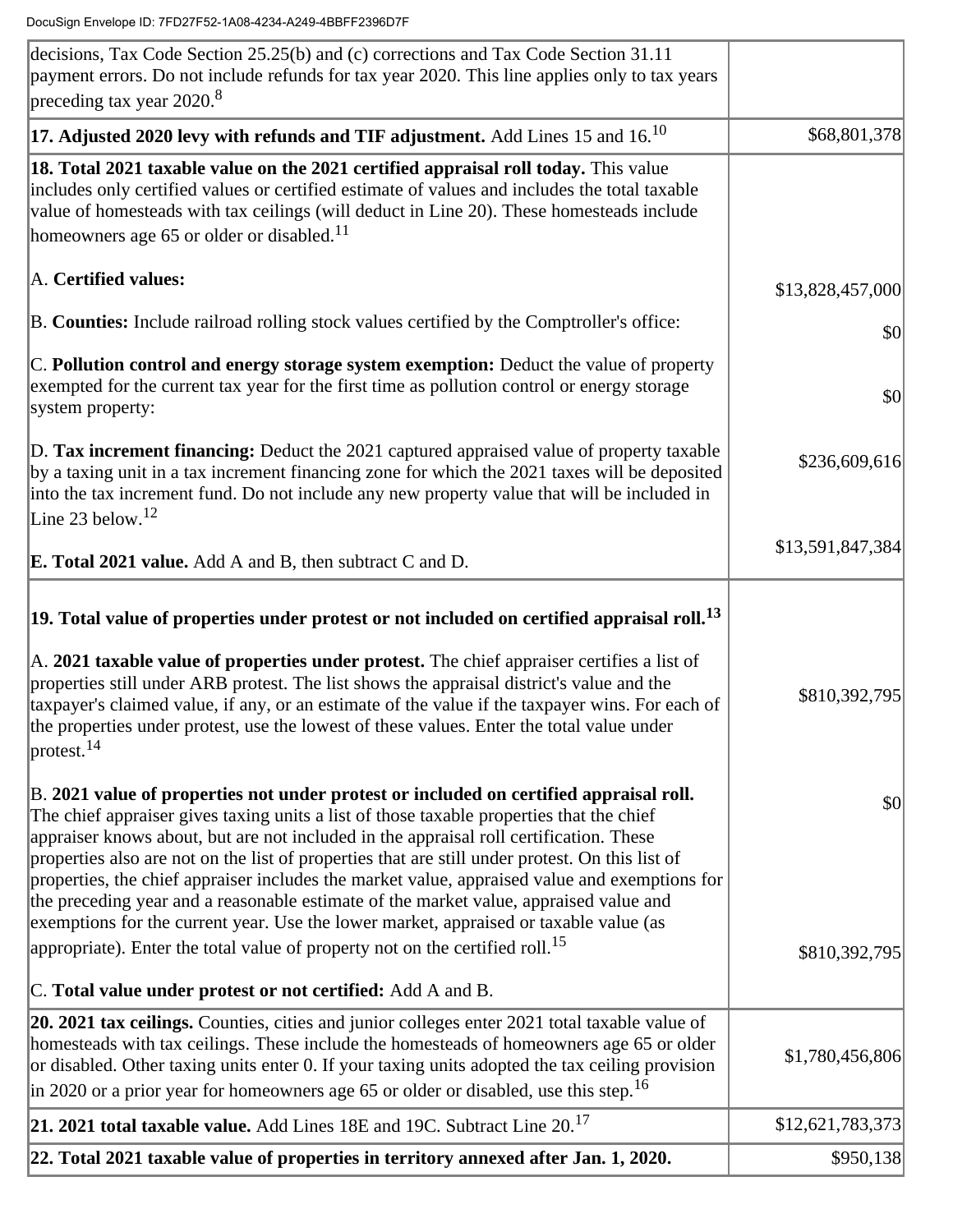| Include both real and personal property. Enter the 2021 value of property in territory<br>$\vert$ annexed. <sup>18</sup>                                                                                                                                                                                                                                                                                                                                                                                                                                                                                                                        |                  |
|-------------------------------------------------------------------------------------------------------------------------------------------------------------------------------------------------------------------------------------------------------------------------------------------------------------------------------------------------------------------------------------------------------------------------------------------------------------------------------------------------------------------------------------------------------------------------------------------------------------------------------------------------|------------------|
| [23. Total 2021 taxable value of new improvements and new personal property located<br>in new improvements. New means the item was not on the appraisal roll in 2020. An<br>improvement is a building, structure, fixture or fence erected on or affixed to land. New<br>additions to existing improvements may be included if the appraised value can be<br>determined. New personal property in a new improvement must have been brought into the<br>taxing unit after Jan. 1, 2020, and be located in a new improvement. New improvements $do$<br>include property on which a tax abatement agreement has expired for $2021$ . <sup>19</sup> | \$461,312,678    |
| 24. Total adjustments to the 2021 taxable value. Add Lines 22 and 23.                                                                                                                                                                                                                                                                                                                                                                                                                                                                                                                                                                           | \$462,262,816    |
| <b>25. Adjusted 2021 taxable value.</b> Subtract Line 24 from Line 21.                                                                                                                                                                                                                                                                                                                                                                                                                                                                                                                                                                          | \$12,159,520,557 |
| <b>26. 2021 NNR tax rate.</b> Divide Line 17 by Line 25 and multiply by $$100.20$                                                                                                                                                                                                                                                                                                                                                                                                                                                                                                                                                               | \$0.565823/\$100 |
| <b>27. COUNTIES ONLY.</b> Add together the NNR tax rates for each type of tax the county<br>levies. The total is the 2021 county NNR tax rate. $^{21}$                                                                                                                                                                                                                                                                                                                                                                                                                                                                                          |                  |

| <sup>1</sup> Tex. Tax Code Section 26.012(14)         | <sup>13</sup> Tex. Tax Code Section 26.01(c) and (d) |
|-------------------------------------------------------|------------------------------------------------------|
| $2$ Tex. Tax Code Section 26.012(14)                  | $14$ Tex. Tax Code Section 26.01(c)                  |
| $3$ Tex. Tax Code Section 26.012(13)                  | <sup>15</sup> Tex. Tax Code Section 26.01(d)         |
| $4$ Tex. Tax Code Section 26.012(13)                  | ${}^{16}$ Tex. Tax Code Section 26.012(6)(b)         |
| <sup>5</sup> Tex. Tax Code Section 26.012(15)         | $17$ Tex. Tax Code Section 26.012(6)                 |
| <sup>6</sup> Tex. Tax Code Section 26.012(15)         | $18$ Tex. Tax Code Section 26.012(17)                |
| $T$ ex. Tax Code Section 26.012(15)                   | $19$ Tex. Tax Code Section 26.012(17)                |
| <sup>8</sup> Tex. Tax Code Section 26.03(c)           | $20$ Tex. Tax Code Section 26.04(c)                  |
| $\rm{^{9}Tex.}$ Tax Code Section 26.012(13)           | $21$ Tex. Tax Code Section 26.04(d)                  |
| $10$ Tex. Tax Code Section 26.012(13)                 | <sup>22</sup> Reserved for expansion                 |
| <sup>11</sup> Tex. Tax Code Section 26.012,26.04(c-2) | <sup>23</sup> Tex. Tax Code Section 26.044           |
| $12$ Tex. Tax Code Section 26.03(c)                   | <sup>24</sup> Tex. Tax Code Section 26.0441          |
|                                                       |                                                      |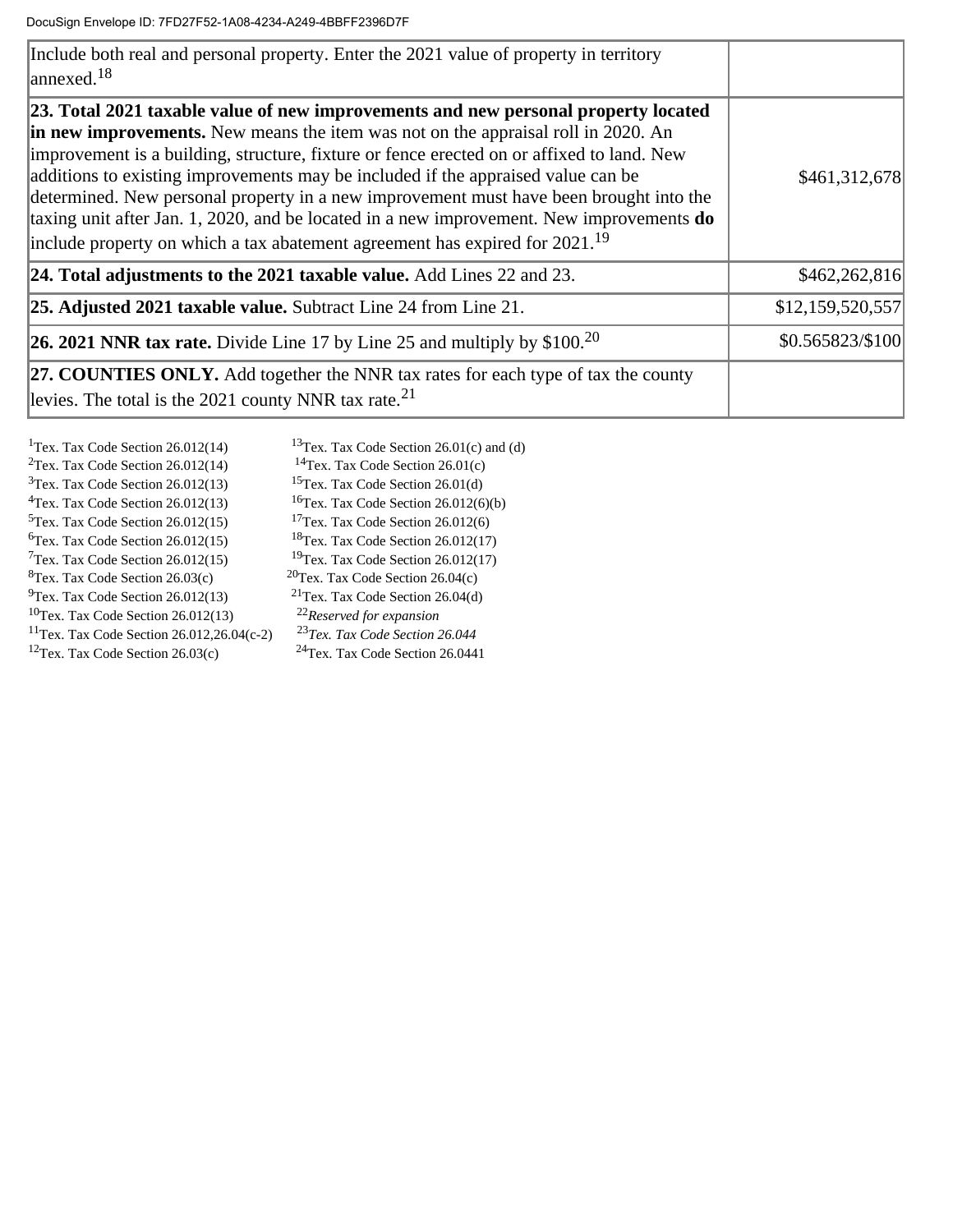## **SECTION 2: Voter-Approval Tax Rate**

The voter-approval tax rate is the highest tax rate that a taxing unit may adopt without holding an election to seek voter approval of the rate. The voter-approval tax rate is split into two separate rates:

- 1. **Maintenance and Operations (M&O) Tax Rate:** The M&O portion is the tax rate that is needed to raise the same amount of taxes that the taxing unit levied in the prior year plus the applicable percentage allowed by law. This rate accounts for such things as salaries, utilities and day-to-day operations
- 2. **Debt Rate:** The debt rate includes the debt service necessary to pay the taxing unit's debt payments in the coming year. This rate accounts for principal and interest on bonds and other debt secured by property tax revenue.

The Voter-Approval tax rate for a county is the sum of the Voter-Approval tax rates calculated for each type of tax the county levies. In most cases the Voter-Approval tax rate exceeds the No-New-Revenue tax rate, but occasionally decreases in a taxing unit's debt service will cause the NNR tax rate to be higher than the voter-approval tax rate.

| <b>Voter-Approval Tax Rate Worksheet</b>                                                                                                                                                                                                                                                                                                                                                                                                                                                                                                                                                                                                                                    | <b>Amount/Rate</b> |
|-----------------------------------------------------------------------------------------------------------------------------------------------------------------------------------------------------------------------------------------------------------------------------------------------------------------------------------------------------------------------------------------------------------------------------------------------------------------------------------------------------------------------------------------------------------------------------------------------------------------------------------------------------------------------------|--------------------|
| 28. 2020 M&O tax rate. Enter the 2020 M&O tax rate.                                                                                                                                                                                                                                                                                                                                                                                                                                                                                                                                                                                                                         | \$0.380364/\$100   |
| [29. 2020 taxable value, adjusted for actual and potential court-ordered adjustments.<br>Enter the amount in Line 8 of the No-New-Revenue Tax Rate Worksheet.                                                                                                                                                                                                                                                                                                                                                                                                                                                                                                               | \$11,864,798,874   |
| <b>30. Total 2020 M&amp;O levy.</b> Multiply Line 28 by Line 29 and divide by \$100.                                                                                                                                                                                                                                                                                                                                                                                                                                                                                                                                                                                        | \$45,129,423       |
| 31. Adjusted 2020 levy for calculating NNR M&O rate.                                                                                                                                                                                                                                                                                                                                                                                                                                                                                                                                                                                                                        |                    |
| A. M&O taxes refunded for years preceding tax year 2020 Enter the amount of M&O<br>taxes refunded in the preceding year for taxes before that year. Types of refunds include<br>court decisions, Tax Code Section 25.25(b) and (c) corrections and Tax Code Section 31.11<br>payment errors. Do not include refunds for tax year 2020. This line applies only to tax years<br>preceding tax year 2020.                                                                                                                                                                                                                                                                      | \$115,796          |
| B. 2020 taxes in TIF Enter the amount of taxes paid into the tax increment fund for a<br>reinvestment zone as agreed by the taxing unit. If the taxing unit has no 2021 captured<br>appraised value in Line 18D, enter 0.                                                                                                                                                                                                                                                                                                                                                                                                                                                   | \$1,274,743        |
| C. 2020 transferred function. If discontinuing all of a department, function or activity and<br>transferring it to another taxing unit by written contract, enter the amount spent by the taxing<br>unit discontinuing the function in the 12 months preceding the month of this calculation. If<br>the taxing unit did not operate this function for this 12-month period, use the amount spent<br>in the last full fiscal year in which the taxing unit operated the function. The taxing unit<br>discontinuing the function will subtract this amount in D below. The taxing unit receiving<br>the function will add this amount in D below. Other taxing units enter 0. | \$0                |
| <b>D. 2020 M&amp;O levy adjustments.</b> Subtract B from A. For taxing unit with C, subtract if<br>discontinuing function and add if receiving function.                                                                                                                                                                                                                                                                                                                                                                                                                                                                                                                    | $$-1,158,947$      |
| E. Add Line 30 to 31D.                                                                                                                                                                                                                                                                                                                                                                                                                                                                                                                                                                                                                                                      | \$43,970,476       |
| 32. Adjusted 2021 taxable value. Enter the amount in Line 25 of the No-New-Revenue Tax<br>Rate Worksheet.                                                                                                                                                                                                                                                                                                                                                                                                                                                                                                                                                                   | \$12,159,520,557   |
| 33. 2021 NNR M&O rate (unadjusted). Divide Line 31E by Line 32 and multiply by \$100.                                                                                                                                                                                                                                                                                                                                                                                                                                                                                                                                                                                       | \$0.361613/\$100   |
| 34. Rate adjustment for state criminal justice mandate. $^{23}$<br>A. 2021 state criminal justice mandate: Enter the amount spent by a county in the<br>previous 12 months providing for the maintenance and operation cost of keeping inmates in<br>county-paid facilities after they have been sentenced. Do not include any state<br>reimbursement received by the county for the same purpose.                                                                                                                                                                                                                                                                          | \$0                |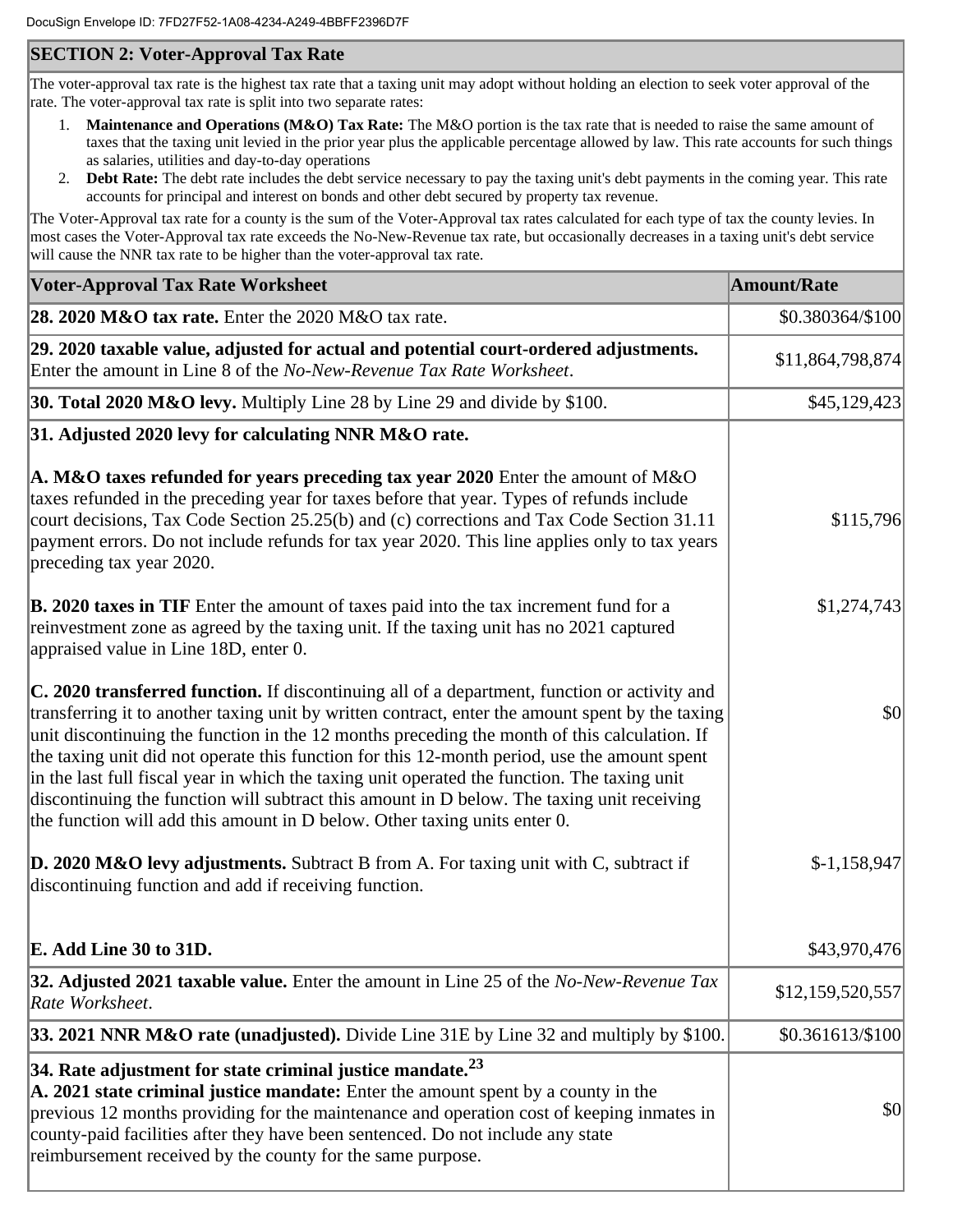| <b>B. 2020 state criminal justice mandate:</b> Enter the amount spent by a county in the 12<br>months prior to the previous 12 months providing for the maintenance and operation cost of<br>keeping inmates in county-paid facilities after they have been sentenced. Do not include any<br>state reimbursement received by the county for the same purpose. Enter zero if this is the<br>first time the mandate applies. | \$0              |
|----------------------------------------------------------------------------------------------------------------------------------------------------------------------------------------------------------------------------------------------------------------------------------------------------------------------------------------------------------------------------------------------------------------------------|------------------|
| C. Subtract B from A and divide by Line 32 and multiply by \$100.                                                                                                                                                                                                                                                                                                                                                          | \$0.000000/\$100 |
| <b>D.</b> Enter the rate calculated in C. If not applicable, enter $0$ .                                                                                                                                                                                                                                                                                                                                                   | \$0.000000/\$100 |
| $ 35$ . Rate adjustment for indigent health care expenditures. $^{24}$<br>A. 2021 indigent health care expenditures: Enter the amount paid by a taxing unit<br>providing for the maintenance and operation cost of providing indigent health care for the<br>period beginning on July 1, 2020 and ending on June 30, 2021, less any state assistance<br>received for the same purpose.                                     | \$0 <br> \$0     |
| <b>B. 2020 indigent health care expenditures:</b> Enter the amount paid by a taxing unit<br>providing for the maintenance and operation cost of providing indigent health care for the<br>period beginning on July 1, 2019 and ending on June 30, 2020, less any state assistance<br>received for the same purpose.                                                                                                        |                  |
| <b>C.</b> Subtract B from A and divide by Line 32 and multiply by \$100.                                                                                                                                                                                                                                                                                                                                                   | \$0.000000/\$100 |
| <b>D.</b> Enter the rate calculated in C. If not applicable, enter $0$ .                                                                                                                                                                                                                                                                                                                                                   | \$0.000000/\$100 |
| $36.$ Rate adjustment for county indigent defense compensation. $^{25}$<br>A. 2021 indigent defense compensation expenditures: Enter the amount paid by a county<br>to provide appointed counsel for indigent individuals for the period beginning on July 1,<br>2020 and ending on June 30, 2021, less any state grants received by the county for the same<br>purpose.                                                   | \$0              |
| <b>B. 2020 indigent defense compensation expenditures:</b> Enter the amount paid by a county<br>to provide appointed counsel for indigent individuals for the period beginning on July 1,<br>2019 and ending on June 30, 2020, less any state grants received by the county for the same                                                                                                                                   | \$0              |
| purpose.<br>C. Subtract B from A and divide by Line 32 and multiply by \$100.                                                                                                                                                                                                                                                                                                                                              | \$0.000000/\$100 |
| <b>D.</b> Multiply B by 0.05 and divide by Line 32 and multiply by \$100.                                                                                                                                                                                                                                                                                                                                                  | \$0.000000/\$100 |
| <b>E.</b> Enter the lessor of $C$ and $D$ . If not applicable, enter $0$ .                                                                                                                                                                                                                                                                                                                                                 | \$0.000000/\$100 |
| 37. Rate adjustment for county hospital expenditures. $26$<br>A. 2021 eligible county hospital expenditures: Enter the amount paid by the county or<br>municipality to maintain and operate an eligible county hospital for the period beginning on<br>July 1, 2020 and ending on June 30, 2021.                                                                                                                           | \$0              |
| <b>B. 2020 eligible county hospital expenditures:</b> Enter the amount paid by the county or<br>municipality to maintain and operate an eligible county hospital for the period beginning on<br>July 1, 2019 and ending on June 30, 2020.                                                                                                                                                                                  | \$0              |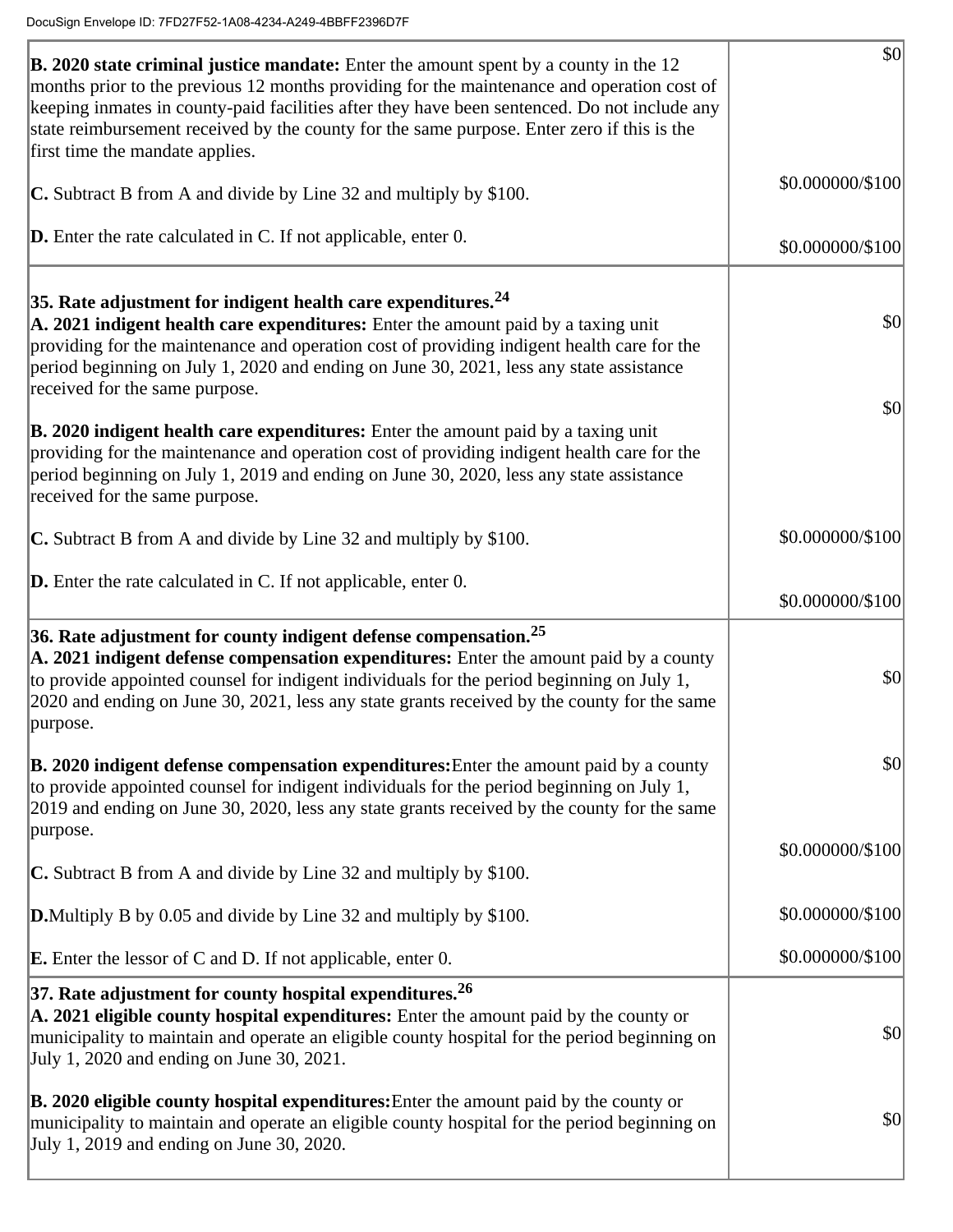| C. Subtract B from A and divide by Line 32 and multiply by \$100.                                                                                                                                                                                                                                                                                                                                                                                       | \$0.000000/\$100                     |
|---------------------------------------------------------------------------------------------------------------------------------------------------------------------------------------------------------------------------------------------------------------------------------------------------------------------------------------------------------------------------------------------------------------------------------------------------------|--------------------------------------|
| <b>D.</b> Multiply B by 0.08 and divide by Line 32 and multiply by \$100.<br><b>E.</b> Enter the lessor of C and D, if applicable. If not applicable, enter 0.                                                                                                                                                                                                                                                                                          | \$0.000000/\$100<br>\$0.000000/\$100 |
| 38. Rate adjustment for defunding municipality. This adjustment only applies to a<br>municipality that is considered to be a defunding municipality for the current tax year under<br>Chapter 109, Local Government Code. Chapter 109, Local Government Code only applies to<br>municipalities with a population of more than 250,000 and includes a written determination<br>by the Office of the Governor. See Tax Code 26.0444 for more information. | \$0                                  |
| A. Amount appropriated for public safety in 2020. Enter the amount of money<br>appropriated for public safety in the budget adopted by the municipality for the preceding<br>fiscal year                                                                                                                                                                                                                                                                | \$0                                  |
| <b>B. Expenditures for public safety in 2020.</b> Enter the amount of money spent by the<br>municipality for public safety during the preceding fiscal year.<br>C. Subtract B from A and divide by Line 32 and multiply by \$100.                                                                                                                                                                                                                       | \$0.000000/\$100                     |
| <b>D.</b> Enter the rate calculated in C. If not applicable, enter 0.                                                                                                                                                                                                                                                                                                                                                                                   | \$0.000000/\$100                     |
| 39. Adjusted 2021 NNR M&O rate. Add Lines 33, 34D, 35D, 36E, and 37E. Subtract Line<br>38D.                                                                                                                                                                                                                                                                                                                                                             | \$0.361613/\$100                     |
| 40. Adjustment for 2020 sales tax specifically to reduce property values. Cities, counties<br>and hospital districts that collected and spent additional sales tax on M&O expenses in 2020<br>should complete this line. These entities will deduct the sales tax gain rate for 2021 in<br>Section 3. Other taxing units, enter zero.                                                                                                                   |                                      |
| A. Enter the amount of additional sales tax collected and spent on M&O expenses in 2020, if<br>any. Counties must exclude any amount that was spent for economic development grants<br>from the amount of sales tax spent.                                                                                                                                                                                                                              | \$14,177,188                         |
| <b>B.</b> Divide Line 40A by Line 32 and multiply by \$100.                                                                                                                                                                                                                                                                                                                                                                                             | \$0.116593                           |
| C. Add Line 40B to Line 39.                                                                                                                                                                                                                                                                                                                                                                                                                             | \$0.478206                           |
| 41. 2021 voter-approval M&O rate. Enter the rate as calculated by the appropriate<br>scenario below.<br>Special Taxing Unit. If the taxing unit qualifies as a special taxing unit, multiply Line 40C<br>by 1.08.<br>- or -<br><b>Other Taxing Unit.</b> If the taxing unit does not qualify as a special taxing unit, multiply Line<br>40C by 1.035.                                                                                                   | \$0.494943/\$100                     |
| D41. Disaster Line 41 (D41): 2021 voter-approval M&O rate for taxing unit affected by<br>disaster declaration. If the taxing unit is located in an area declared a disaster area and at<br>least one person is granted an exemption under Tax Code Section 11.35 for property located<br>in the taxing unit, the governing body may direct the person calculating the voter-approval                                                                    | \$0.000000/\$100                     |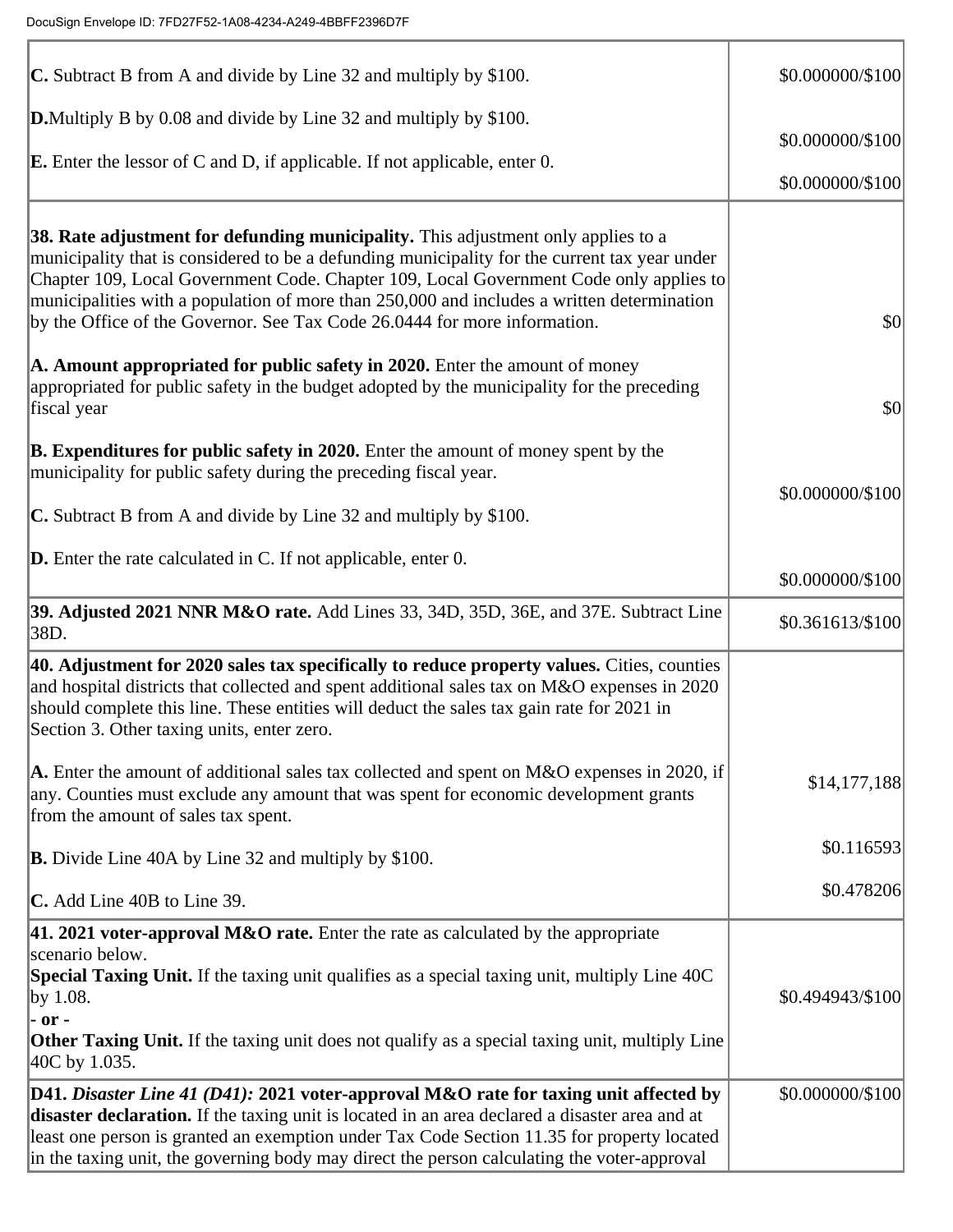| tax rate to calculate in the manner provided for a special taxing unit. The taxing unit shall<br>continue to calculate the voter-approval tax rate in this manner until the earlier of                                                                                                                                                                                                                                                                                                                                                                                                                        |                                  |
|---------------------------------------------------------------------------------------------------------------------------------------------------------------------------------------------------------------------------------------------------------------------------------------------------------------------------------------------------------------------------------------------------------------------------------------------------------------------------------------------------------------------------------------------------------------------------------------------------------------|----------------------------------|
| 1. the first year in which total taxable value on the certified appraisal roll exceeds the<br>total taxable value of the tax year in which the disaster occurred, or<br>2. the third tax year after the tax year in which the disaster occurred.                                                                                                                                                                                                                                                                                                                                                              |                                  |
| If the taxing unit qualifies under this scenario, multiply Line 40C by $1.08.^{27}$ If the taxing<br>unit does not qualify, do not complete Disaster Line 41 (Line D41).                                                                                                                                                                                                                                                                                                                                                                                                                                      |                                  |
| 42. Total 2021 debt to be paid with property taxes and additional sales tax revenue.<br>Debt means the interest and principal that will be paid on debts that:<br>$(1)$ are paid by property taxes,<br>$(2)$ are secured by property taxes,<br>(3) are scheduled for payment over a period longer than one year and<br>$(4)$ are not classified in the taxing unit's budget as M&O expenses                                                                                                                                                                                                                   |                                  |
| A. Debt also includes contractual payments to other taxing units that have incurred debts on<br>behalf of this taxing unit, if those debts meet the four conditions above. Include only<br>amounts that will be paid from property tax revenue. Do not include appraisal district budget<br>payments. If the governing body of a taxing unit authorized or agreed to authorize a bond,<br>warrant, certificate of obligation, or other evidence of indebtedness on or after Sept. 1, 2021,<br>verify if it meets the amended definition of debt before including it here. <sup>28</sup><br>Enter debt amount. | \$93,815,224                     |
| B. Subtract unencumbered fund amount used to reduce total debt.                                                                                                                                                                                                                                                                                                                                                                                                                                                                                                                                               | \$1,550,000                      |
| C. Subtract certified amount spent from sales tax to reduce debt (enter zero if none)                                                                                                                                                                                                                                                                                                                                                                                                                                                                                                                         | \$0                              |
|                                                                                                                                                                                                                                                                                                                                                                                                                                                                                                                                                                                                               |                                  |
| D. Subtract <b>amount paid</b> from other resources.                                                                                                                                                                                                                                                                                                                                                                                                                                                                                                                                                          | \$61,321,799                     |
| E. Adjusted debt. Subtract B, C, and D from A.                                                                                                                                                                                                                                                                                                                                                                                                                                                                                                                                                                | \$30,943,425                     |
| <b>43. Certified 2020 excess debt collections.</b> Enter the amount certified by the collector. <sup>28</sup>                                                                                                                                                                                                                                                                                                                                                                                                                                                                                                 | \$3,758,668                      |
| 44. Adjusted 2021 debt. Subtract Line 43 from Line 42E.                                                                                                                                                                                                                                                                                                                                                                                                                                                                                                                                                       | \$27,184,757                     |
| 45. 2021 anticipated collection rate.                                                                                                                                                                                                                                                                                                                                                                                                                                                                                                                                                                         |                                  |
| $ $ A. Enter the 2021 anticipated collection rate certified by the collector: $^{29}$                                                                                                                                                                                                                                                                                                                                                                                                                                                                                                                         |                                  |
| B. Enter the 2020 actual collection rate                                                                                                                                                                                                                                                                                                                                                                                                                                                                                                                                                                      | 100.00%                          |
| C. Enter the 2019 actual collection rate                                                                                                                                                                                                                                                                                                                                                                                                                                                                                                                                                                      | 99.45%                           |
| D. Enter the 2018 actual collection rate                                                                                                                                                                                                                                                                                                                                                                                                                                                                                                                                                                      | 100.38%                          |
| E. If the anticipated collection rate in A is lower than actual collection rates in B, C and D,<br>enter the lowest collection rate from B, C and D. If the anticipated rate in A is higher than at<br>least one of the rates in the prior three years, enter the rate from A. Note that the rate can be                                                                                                                                                                                                                                                                                                      | 100.25%<br>100.00%               |
| greater than 100%. <sup>31</sup>                                                                                                                                                                                                                                                                                                                                                                                                                                                                                                                                                                              |                                  |
| 46. 2021 debt adjusted for collections. Divide Line 44 by Line 45E<br>47. 2021 total taxable value. Enter the amount on Line 21 of the No-New-Revenue Tax                                                                                                                                                                                                                                                                                                                                                                                                                                                     | \$27,184,757<br>\$12,621,783,373 |
| Rate Worksheet.<br>48. 2021 debt tax rate. Divide Line 46 by Line 47 and multiply by \$100.                                                                                                                                                                                                                                                                                                                                                                                                                                                                                                                   | \$0.215379/\$100                 |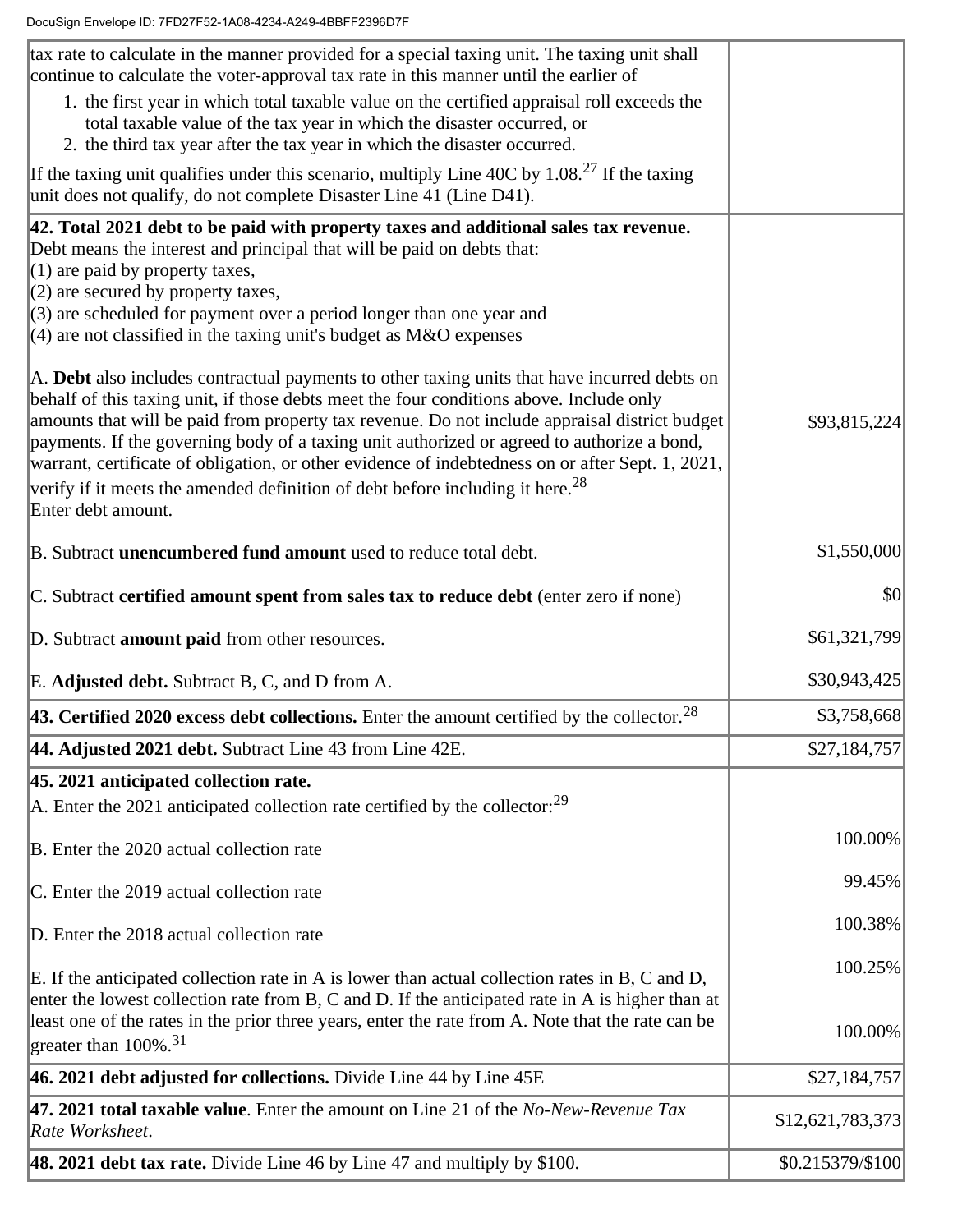| $ 49.2021$ voter-approval tax rate. Add Lines 41 and 48.                                                                                                                                                                                                                             | \$0.710322/\$100 |
|--------------------------------------------------------------------------------------------------------------------------------------------------------------------------------------------------------------------------------------------------------------------------------------|------------------|
| D49. Disaster Line 49 (D49): 2021 voter-approval tax rate for taxing unit affected by<br>disaster declaration. Complete this line if the taxing unit calculated the voter-approval tax<br>rate in the manner provided for a special taxing unit on Line D41.<br>Add Line D41 and 48. | \$0.000000/\$100 |
| <b>50. COUNTIES ONLY.</b> Add together the voter-approval tax rates for each type of tax the<br>county levies. The total is the 2021 county voter-approval tax rate.                                                                                                                 |                  |

<sup>23</sup>Tex. Tax Code Section 26.044 <sup>28</sup>Tex. Tax Code Section 26.012(7)<br><sup>24</sup>Tex. Tax Code Section 26.0441 <sup>29</sup>Tex. Tax Code Section 26.012(1

<sup>24</sup>Tex. Tax Code Section 26.0441 <sup>29</sup>Tex. Tax Code Section 26.012(10) and 26.04(b)<sup>25</sup>Tex. Tax Code Section 26.04(b)<sup>25</sup>Tex. Tax Code Section 26.04(b)

<sup>27</sup>Tex. Tax Code Section 26.042(a)

<sup>25</sup>Tex. Tax Code Section 26.0442 <sup>30</sup>Tex. Tax Code Section 26.04(b)<br><sup>26</sup>Tex. Tax Code Section 26.0443 <sup>31</sup>Tex. Tax Code Section 26.04(h),  $31$ Tex. Tax Code Section 26.04(h),(h-1) and (h-2)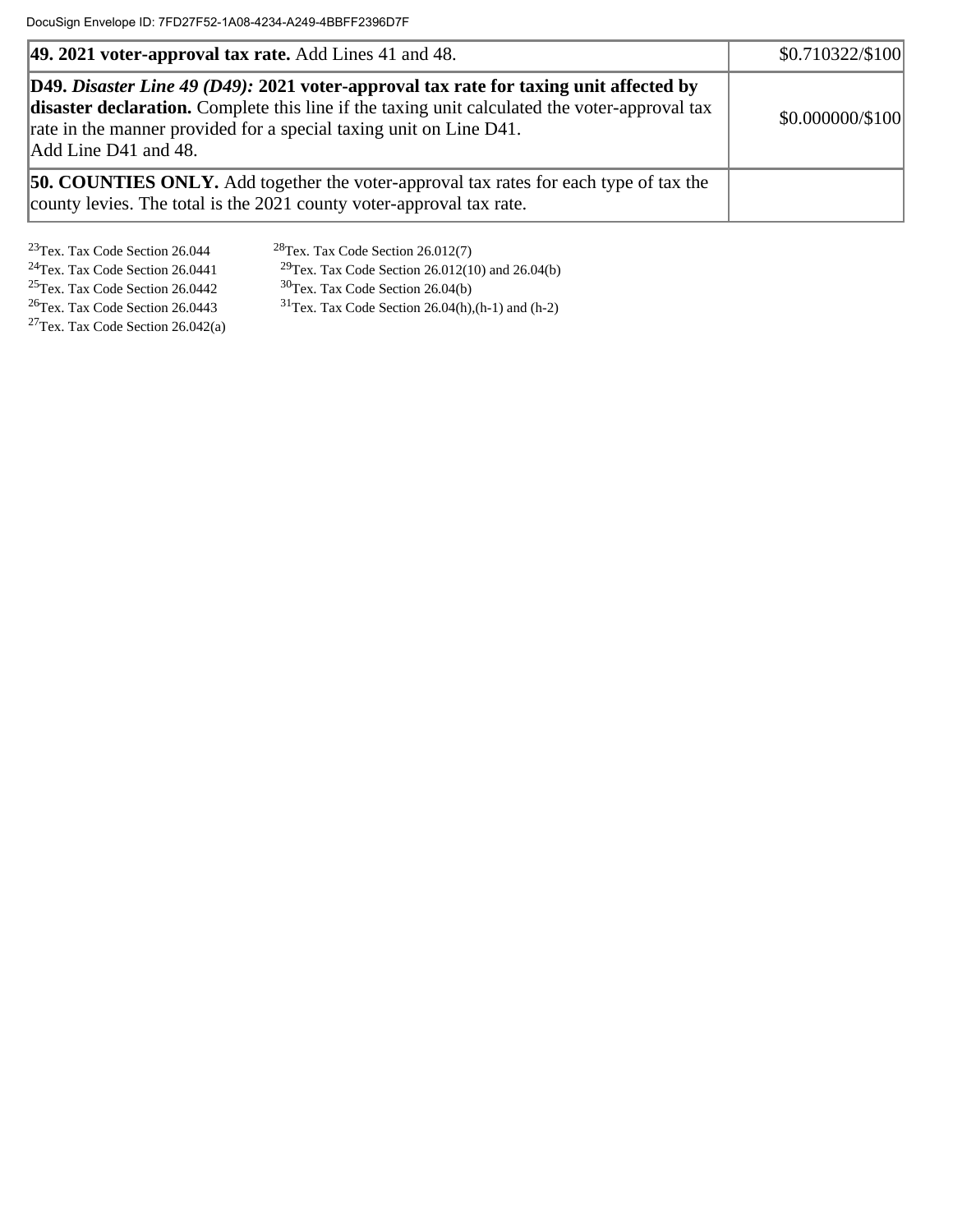## **SECTION 3: NNR Tax Rate and Voter-Approval Tax Rate Adjustments for Additional Sales Tax to Reduce Property Taxes**

Cities, counties and hospital districts may levy a sales tax specifically to reduce property taxes. Local voters by election must approve imposing or abolishing the additional sales tax. If approved, the taxing unit must reduce its NNR and voter-approval tax rates to offset the expected sales tax revenue.

This section should only be completed by a county, city or hospital district that is required to adjust its NNR tax rate and/or voter-approval tax rate because it adopted the additional sales tax.

| <b>Additional Sales and Use Tax Worksheet</b>                                                                                                                                                                                                                                                                                                                                                | Amount/Rate      |
|----------------------------------------------------------------------------------------------------------------------------------------------------------------------------------------------------------------------------------------------------------------------------------------------------------------------------------------------------------------------------------------------|------------------|
| 51. Taxable Sales. For taxing units that adopted the sales tax in November 2020 or May<br>$ 2021$ , enter the Comptroller's estimate of taxable sales for the previous four quarters. <sup>20</sup><br>Estimates of taxable sales may be obtained through the Comptroller's Allocation Historical<br>Summary webpage. Taxing units that adopted the sales tax before November 2020, enter 0. | \$0              |
| 52. Estimated sales tax revenue. Counties exclude any amount that is or will be spent for<br>economic development grants from the amount of estimated sales tax revenue. <sup>33</sup>                                                                                                                                                                                                       |                  |
| Taxing units that adopted the sales tax in November 2020 or in May 2021. Multiply the<br>amount on Line 51 by the sales tax rate (.01, .005 or .0025, as applicable) and multiply the<br>result by .95. <sup>34</sup><br>$-$ or $-$                                                                                                                                                          | \$14,177,188     |
| Taxing units that adopted the sales tax before November 2020. Enter the sales tax<br>revenue for the previous four quarters. Do not multiply by .95.                                                                                                                                                                                                                                         |                  |
| 53. 2021 total taxable value. Enter the amount from Line 21 of the No-New-Revenue Tax<br>Rate Worksheet.                                                                                                                                                                                                                                                                                     | \$12,621,783,373 |
| 54. Sales tax adjustment rate. Divide Line 52 by Line 53 and multiply by \$100.                                                                                                                                                                                                                                                                                                              | \$0.112324/\$100 |
| 55. 2021 NNR tax rate, unadjusted for sales tax. $35$ Enter the rate from Line 26 or 27, as<br>applicable, on the No-New-Revenue Tax Rate Worksheet.                                                                                                                                                                                                                                         | \$0.565823/\$100 |
| 56. 2021 NNR tax rate, adjusted for sales tax.<br>Taxing units that adopted the sales tax in November 2020 or in May 2021.<br>Subtract Line 54 from Line 55. Skip to Line 57 if you adopted the additional sales tax before<br>November 2020.                                                                                                                                                | \$0.565823/\$100 |
| 57. 2021 voter-approval tax rate, unadjusted for sales tax. <sup>36</sup> Enter the rate from Line 49,<br>Line D49 (disaster), or Line 50 (counties), as applicable, of the Voter-Approval Tax Rate<br>Worksheet.                                                                                                                                                                            | \$0.710322/\$100 |
| 58. 2021 voter-approval tax rate, adjusted for sales tax. Subtract Line 54 from Line 57.                                                                                                                                                                                                                                                                                                     | \$0.597998/\$100 |

<sup>31</sup>*Reserved for expansion* <sup>34</sup>Tex. Tax Code Section 26.041(d) <sup>32</sup>Tex. Tax Code Section 26.041(d) <sup>35</sup>Tex. Tax Code Section 26.04(c)<br><sup>33</sup>Tex. Tax Code Section 26.041(i) <sup>36</sup>Tex. Tax Code Section 26.04(c)  $33$ Tex. Tax Code Section 26.041(i)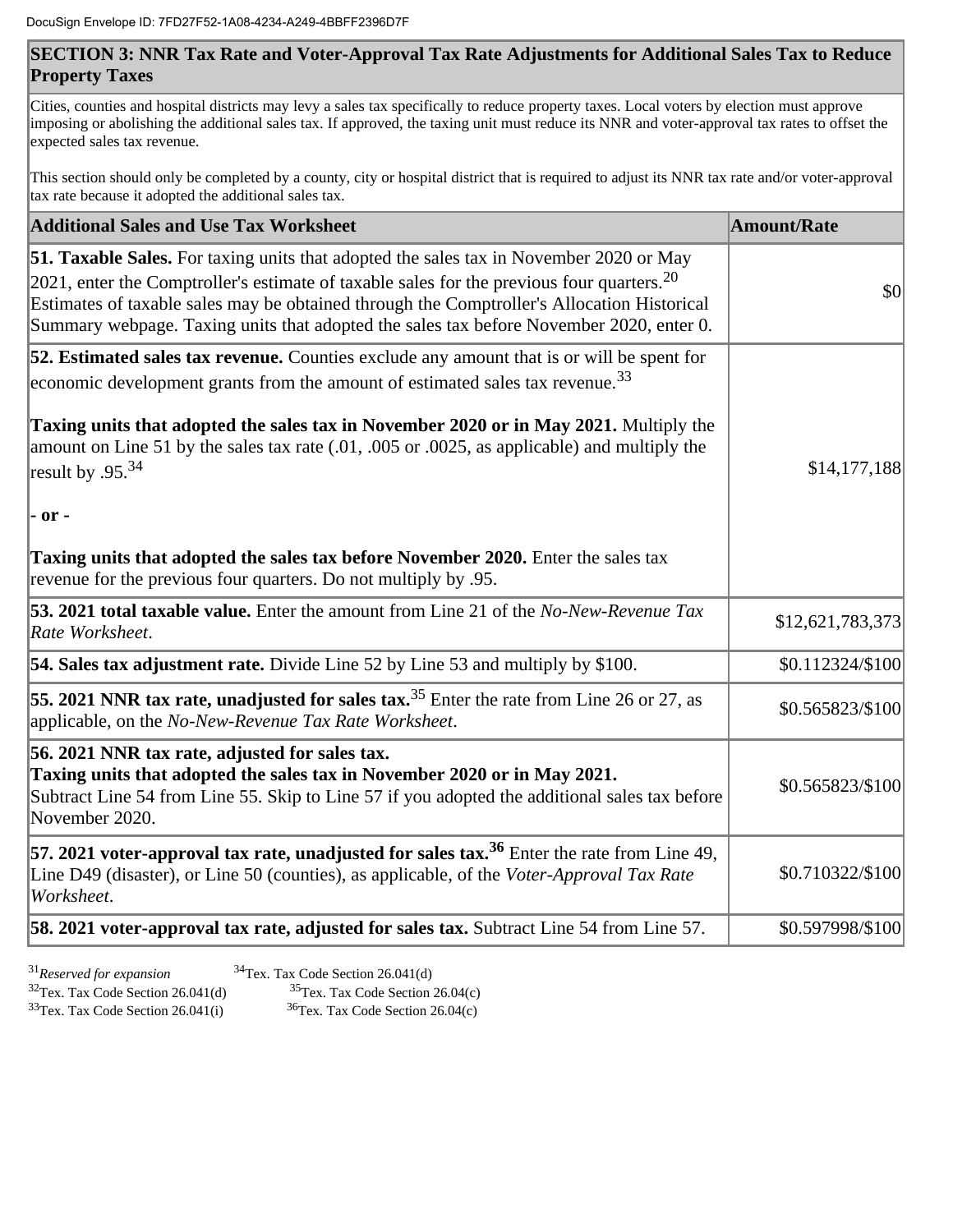## **SECTION 4: Voter-Approval Tax Rate Adjustment for Pollution Control**

A taxing unit may raise its rate for M&O funds used to pay for a facility, device or method for the control of air, water or land pollution. This includes any land, structure, building, installation, excavation, machinery, equipment or device that is used, constructed, acquired or installed wholly or partly to meet or exceed pollution control requirements. The taxing unit's expenses are those necessary to meet the requirements of a permit issued by the Texas Commission on Environmental Quality (TCEQ). The taxing unit must provide the tax assessor with a copy of the TCEQ letter of determination that states the portion of the cost of the installation for pollution control.

This section should only be completed by a taxing unit that uses M&O funds to pay for a facility, device or method for the control of air, water or land pollution.

| <b>Voter-Approval Protection for Pollution Control Worksheet</b>                                                                                                                                                                                                     | <b>Amount/Rate</b> |
|----------------------------------------------------------------------------------------------------------------------------------------------------------------------------------------------------------------------------------------------------------------------|--------------------|
| [59. Certified expenses from the Texas Commission on Environmental Quality (TCEQ).<br>Enter the amount certified in the determination letter from $TCEQ$ . <sup>37</sup> The taxing unit shall<br>provide its tax assessor-collector with a copy of the letter. $38$ | \$0                |
| <b>60. 2021 total taxable value.</b> Enter the amount from Line 21 of the No-New-Revenue Tax<br>Rate Worksheet.                                                                                                                                                      | \$12,621,783,373   |
| <b>61. Additional rate for pollution control.</b> Divide Line 59 by Line 60 and multiply by \$100.                                                                                                                                                                   | \$0.000000/\$100   |
| 62. 2021 voter-approval tax rate, adjusted for pollution control. Add Line 61 to one of<br>the following lines (as applicable): Line 49, Line D49 (disaster), Line 50 (counties) or Line<br>[58 (taxing units with the additional sales tax).                        | \$0.597998/\$100   |

<sup>37</sup>Tex. Tax Code Section 26.045(d) <sup>38</sup>Tex. Tax Code Section 26.045(i)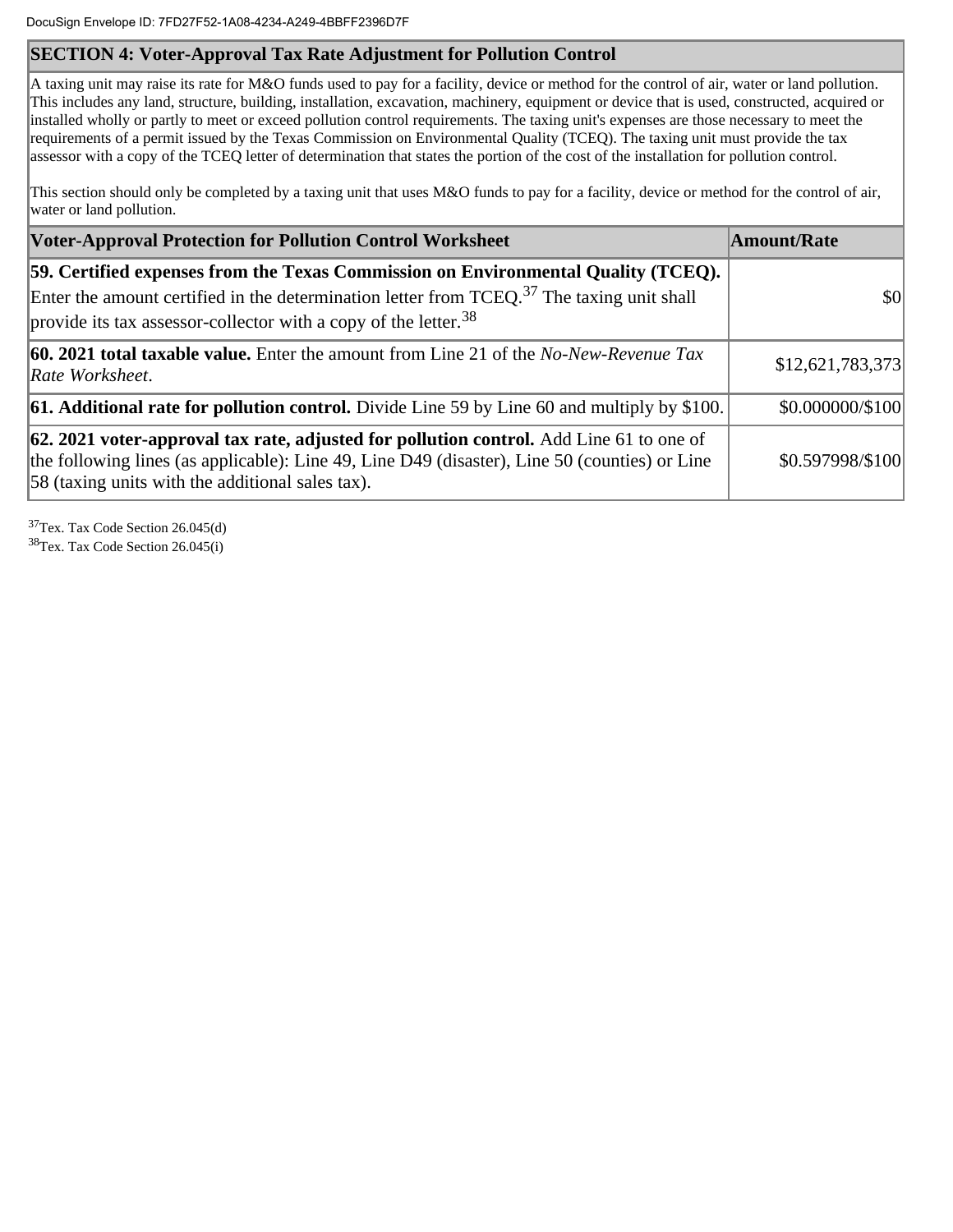## **SECTION 5: Voter-Approval Tax Rate Adjustment for Unused Increment Rate**

The unused increment rate is the rate equal to the difference between the adopted tax rate and voter-approval tax rate before the unused increment rate for the prior three years.<sup>39</sup> In a year where a taxing unit adopts a rate by applying any portion of the unused increment rate, the unused increment rate for that year would be zero.

The difference between the adopted tax rate and voter-approval tax rate is considered zero in the following scenarios:

- a tax year before 2020; and  $40$
- a tax year in which the municipality is a defunding municipality, as defined by Tax Code Section 26.0501(a);<sup>41</sup> or
- after Jan. 1, 2022, a tax year in which the comptroller determines that the county implemented a budget reduction or reallocation described by Local Government Code Section 120.002(a) without the required voter approval.<sup>42</sup>

This section should only be completed by a taxing unit that does not meet the definition of a special taxing unit.<sup>43</sup>

| <b>Unused Increment Rate Worksheet</b>                                                                                                                                                                                                                                                                            | <b>Amount/Rate</b> |
|-------------------------------------------------------------------------------------------------------------------------------------------------------------------------------------------------------------------------------------------------------------------------------------------------------------------|--------------------|
| <b>63. 2020 unused increment rate.</b> Subtract the 2020 actual tax rate and the 2020 unused<br>increment rate from the 2020 voter-approval tax rate. If the number is less than zero, enter<br>zero. If the year is prior to 2020, enter zero.                                                                   | \$0.045406         |
| <b>64. 2019 unused increment rate.</b> Subtract the 2019 actual tax rate and the 2019 unused<br>increment rate from the 2019 voter-approval tax rate. If the number is less than zero, enter<br>zero. If the year is prior to 2020, enter zero                                                                    | \$0                |
| <b>65. 2018 unused increment rate.</b> Subtract the 2018 actual tax rate and the 2018 unused<br>increment rate from the 2018 voter-approval tax rate. If the number is less than zero, enter<br>zero. If the year is prior to 2020, enter zero.                                                                   | \$0.000000         |
| $ 66.2021$ unused increment rate. Add Lines 63, 64 and 65.                                                                                                                                                                                                                                                        | \$0.045406/\$100   |
| $ 67.2021$ voter-approval tax rate, adjusted for unused increment rate. <sup>23</sup> Add Line 66 to<br>one of the following lines (as applicable): Line 49, Line D49(disaster), Line 50 (counties),<br>Line 58 (taxing units with the additional sales tax) or Line 62 (taxing units with pollution<br>control). | \$0.643404/\$100   |

Tex. Tax Code Section 26.013(a) Tex. Tax Code Section 26.013(c) Tex. Tax Code Section 26.0501(a) and (c) Tex. Tax Code Section Local Gov't Code Section 120.007(d), effective Jan. 1, 2022

 $43$ Tex. Tax Code Section 26.063(a)(1)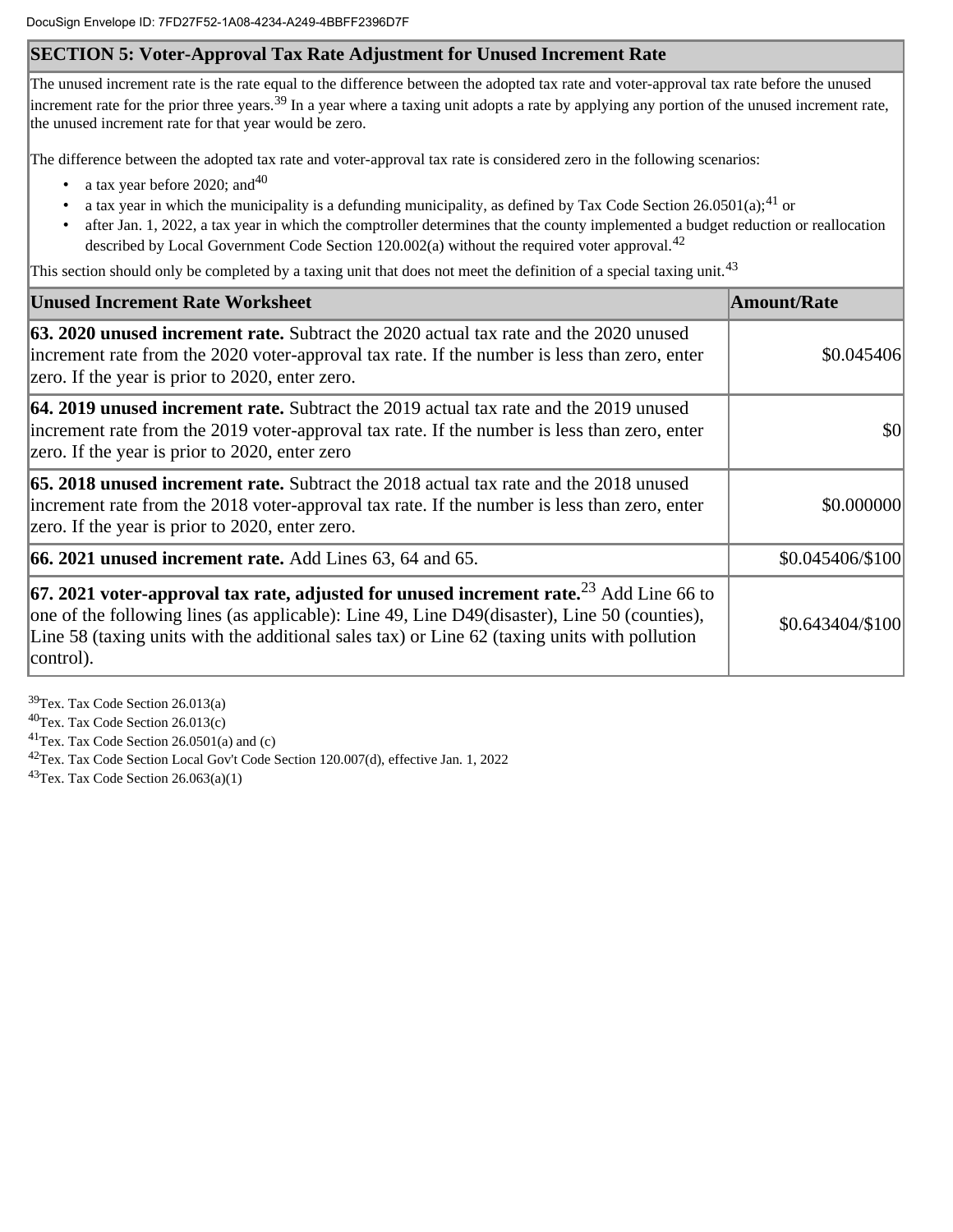## **SECTION 6: De Minimis Rate**

The de minimis rate is the rate equal to the sum of the no-new-revenue maintenance and operations rate, the rate that will raise \$500,000, and the current debt rate for a taxing unit.<sup>44</sup>

This section should only be completed by a taxing unit that is a municipality of less than 30,000 or a taxing unit that does not meet the definition of a special taxing unit.<sup>45</sup>

| De Minimis Rate Worksheet                                                                                     | Amount/Rate      |
|---------------------------------------------------------------------------------------------------------------|------------------|
| 68. Adjusted 2021 NNR M&O tax rate. Enter the rate from Line 39 of the Voter-Approval<br>Tax Rate Worksheet   | \$0.361613/\$100 |
| 69. 2021 total taxable value. Enter the amount on Line 21 of the No-New-Revenue Tax<br>Rate Worksheet.        | \$12,621,783,373 |
| <b>70. Rate necessary to impose \$500,000 in taxes.</b> Divide \$500,000 by Line 69 and multiply<br>by \$100. | \$0.003961       |
| <b>71. 2021 debt rate.</b> Enter the rate from Line 48 of the <i>Voter-Approval Tax Rate Worksheet</i> .      | \$0.215379/\$100 |
| 72. De minimis rate. $^{23}$ Add Lines 68, 70 and 71.                                                         | \$0.000000/\$100 |

<sup>44</sup>Tex. Tax Code Section 26.012(8-a) <sup>45</sup>Tex. Tax Code Section 26.063(a)(1)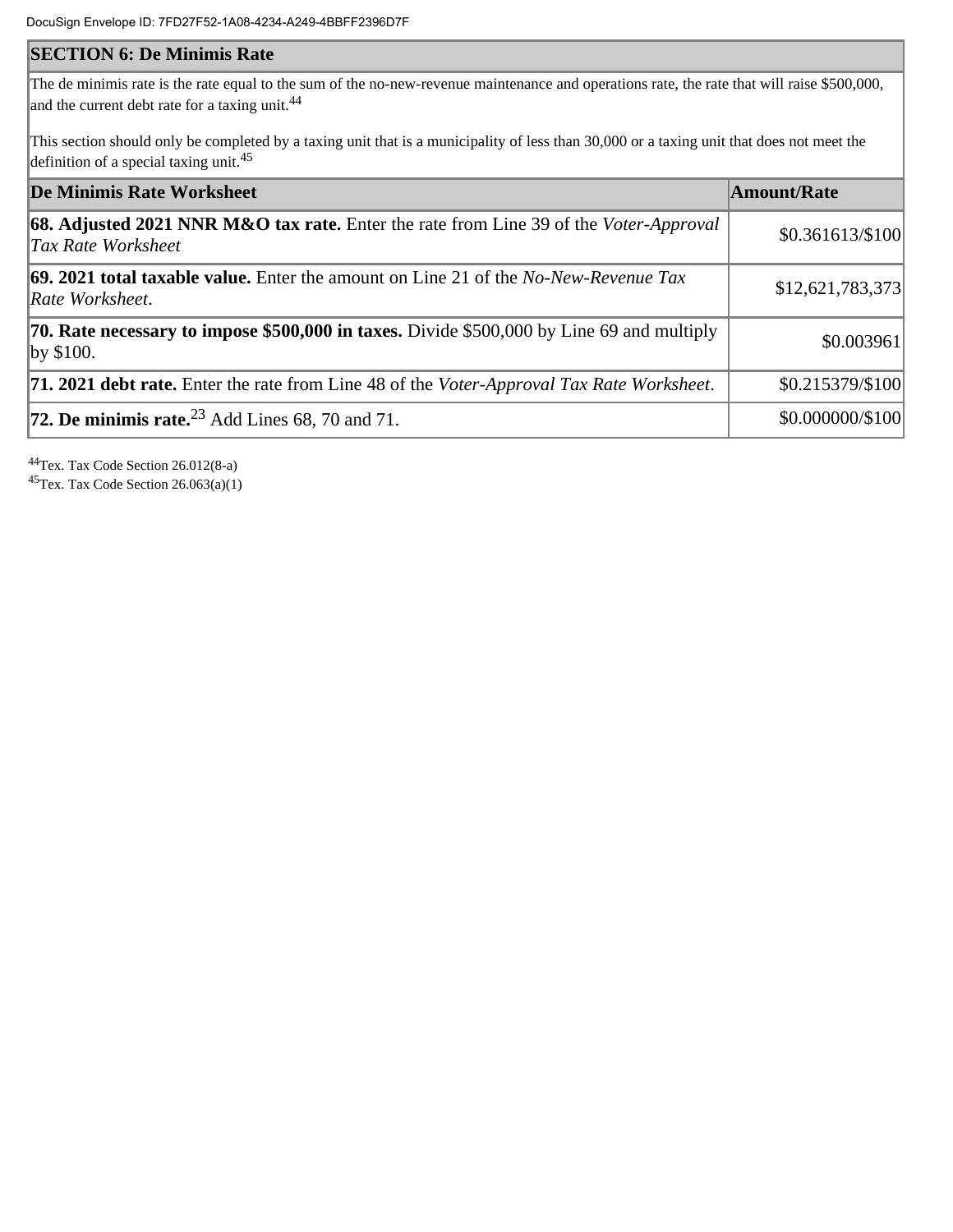## **SECTION 7: Voter-Approval Tax Rate Adjustment for Emergency Revenue Rate**

In the tax year after the end of the disaster calculation time period detailed in Tax Code Section 26.042(a), a taxing unit that calculated its voter-approval tax rate in the manner provided for a special taxing unit due to a disaster must calculate its emergency revenue rate and reduce its voter-approval tax rate for that year. $46$ 

Similarly, if a taxing unit adopted a tax rate that exceeded its voter-approval tax rate, calculated normally, without holding an election to respond to a disaster, as allowed by Tax Code Section 26.042(d), in the prior year, it must also reduce its voter-approval tax rate for the current tax year<sup>47</sup>.

**NOTE: This section will not apply to any taxing units in 2021.** It is added to implement Senate Bill 1438 (87th Regular Session) and does not apply to a taxing unit that calculated its voter-approval tax rate in the manner provided for a special taxing unit due to a declared disaster in 2020, as provided for in the recently repealed Tax Code Sections 26.04(c-1) and 26.041(c-1).

In future tax years, this section will apply to a taxing unit other than a special taxing unit that:

- directed the designated officer or employee to calculate the voter-approval tax rate of the taxing unit in the manner provided for a special taxing unit in the prior year; and
- the current year is the first tax year in which the total taxable value of property taxable by the taxing unit as shown on the appraisal roll for the taxing unit submitted by the assessor for the taxing unit to the governing body exceeds the total taxable value of property taxable by the taxing unit on January 1 of the tax year in which the disaster occurred or the disaster occurred four years ago.

In future tax years, this section will also apply to a taxing unit in a disaster area that adopted a tax rate greater than its voter-approval tax rate without holding an election in the prior year.

Note: This section does not apply if a taxing unit is continuing to calculate its voter-approval tax rate in the manner provided for a special taxing unit because it is still within the disaster calculation time period detailed in Tax Code Section 26.042(a) because it has not met the conditions in Tax Code Section 26.042(a)(1) or (2).

| <b>Emergency Revenue Rate Worksheet</b>                                                                                                                                                                                                                                                                                                                                                                                                                                                                                                                                                                                                  | <b>Amount/Rate</b> |
|------------------------------------------------------------------------------------------------------------------------------------------------------------------------------------------------------------------------------------------------------------------------------------------------------------------------------------------------------------------------------------------------------------------------------------------------------------------------------------------------------------------------------------------------------------------------------------------------------------------------------------------|--------------------|
| 73. 2020 adopted tax rate. Enter the rate in Line 4 of the No-New-Revenue Tax Rate<br>Worksheet.                                                                                                                                                                                                                                                                                                                                                                                                                                                                                                                                         | N/A                |
| 74. Adjusted 2020 voter-approval tax rate. Use the taxing unit's Tax Rate Calculation<br>Worksheets from the prior year(s) to complete this line.                                                                                                                                                                                                                                                                                                                                                                                                                                                                                        |                    |
| If a disaster occurred in 2020 and the taxing unit calculated its 2020 voter-approval tax rate<br>using a multiplier of 1.08 on Disaster Line 41 (D41) of the 2020 worksheet due to a disaster,<br>enter the 2020 voter-approval tax rate as calculated using a multiplier of 1.035 from Line 49.                                                                                                                                                                                                                                                                                                                                        |                    |
| - or -<br>If a disaster occurred prior to 2020 for which the taxing unit continued to calculate its voter-<br>approval tax rate using a multiplier of 1.08 on Disaster Line 41 (D41) in 2020, complete the<br>separate Adjusted Voter-Approval Tax Rate for Taxing Units in Disaster Area Calculation<br>Worksheet to recalculate the voter-approval tax rate the taxing unit would have calculated in<br>2020 if it had generated revenue based on an adopted tax rate using a multiplier of 1.035 in<br>the year(s) following the disaster. <sup>48</sup> Enter the final adjusted 2020 voter-approval tax rate<br>from the worksheet. | N/A                |
| - or -<br>If the taxing unit adopted a tax rate above the 2020 voter-approval tax rate without<br>calculating a disaster tax rate or holding an election due to a disaster, no recalculation is<br>necessary. Enter the voter-approval tax rate from the prior year's worksheet.                                                                                                                                                                                                                                                                                                                                                         |                    |
| 75. Increase in 2020 tax rate due to disaster. Subtract Line 74 from Line 73.                                                                                                                                                                                                                                                                                                                                                                                                                                                                                                                                                            | N/A                |
| <b>76. Adjusted 2020 taxable value.</b> Enter the amount in Line 14 of the No-New-Revenue Tax<br>Rate Worksheet.                                                                                                                                                                                                                                                                                                                                                                                                                                                                                                                         | N/A                |
| 77. Emergency revenue. Multiply Line 75 by Line 76 and divide by \$100.                                                                                                                                                                                                                                                                                                                                                                                                                                                                                                                                                                  | N/A                |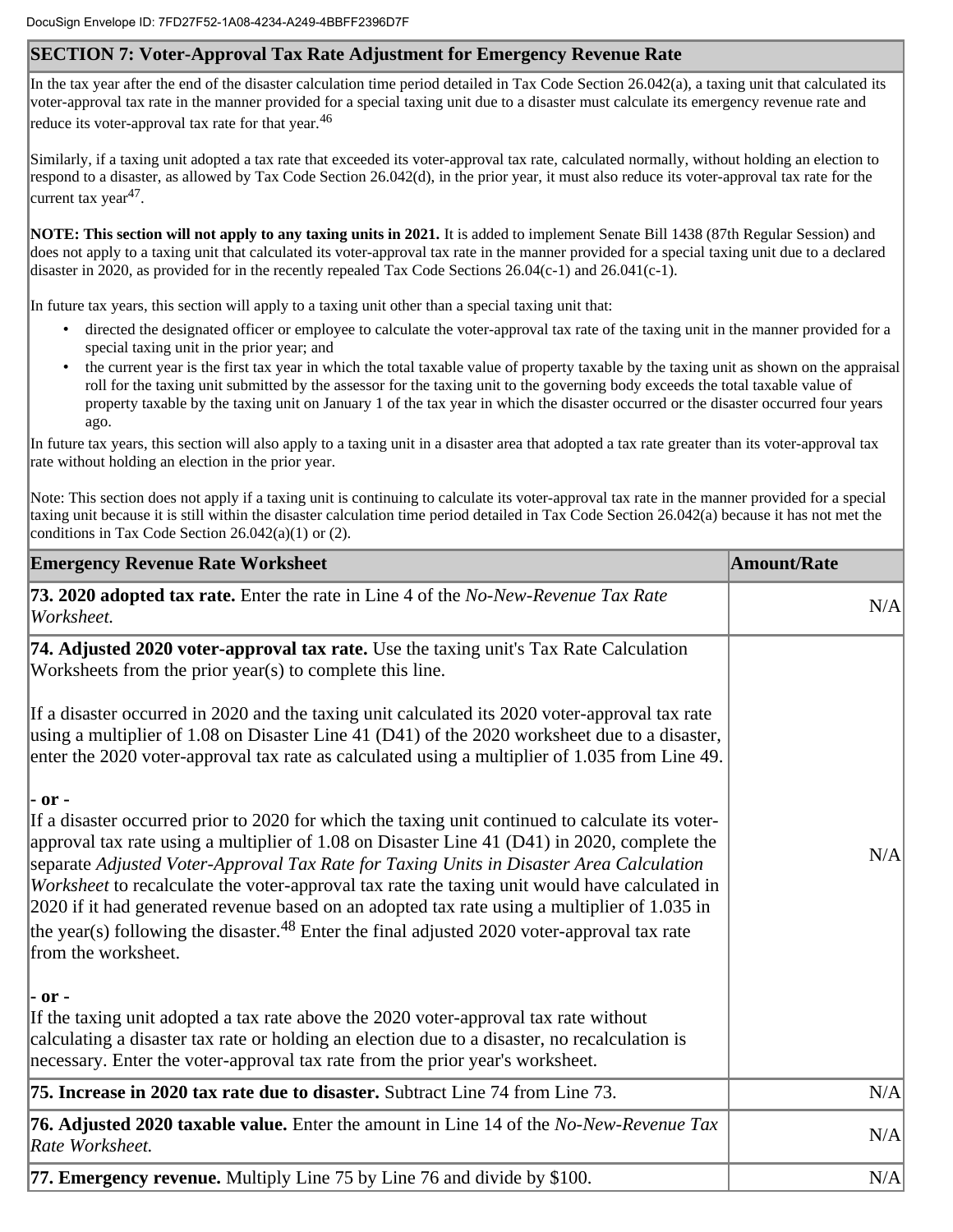| <b>78. Adjusted 2021 taxable value.</b> Enter the amount in Line 25 of the No-New-Revenue Tax<br>Rate Worksheet.                                                                                                                                                                                                                                                   | N/A |
|--------------------------------------------------------------------------------------------------------------------------------------------------------------------------------------------------------------------------------------------------------------------------------------------------------------------------------------------------------------------|-----|
| <b>79. Emergency revenue rate.</b> Divide Line 77 by Line 78 and multiply by \$100. $49$                                                                                                                                                                                                                                                                           | N/A |
| <b>80. 2021 voter-approval tax rate, adjusted for emergency revenue.</b> Subtract Line 79 from<br>one of the following lines (as applicable): Line 49, Line D49(disaster), Line 50 (counties),<br>Line 58 (taxing units with the additional sales tax), Line 62 (taxing units with pollution<br>control) or Line 67 (taxing units with the unused increment rate). | N/A |

Tex. Tax Code Section 26.042(b) Tex. Tax Code Section 26.042(f) Tex. Tax Code Section 26.042(c) Tex. Tax Code Section 26.042(b) Tex. Tax Code Section 26.04(c-2) and (d-2)

## **SECTION 8: Total Tax Rate**

Indicate the applicable total tax rates as calculated above.

### **No-New-Revenue tax rate**

As applicable, enter the 2021 NNR tax rate from: Line 26, Line 27 (counties), or Line 56 (adjusted for sales tax). Indicate the line number used: 26 \$0.565823/\$100

**Voter-Approval tax rate**

As applicable, enter the 2021 voter-approval tax rate from: Line 49, Line 50 (counties), Line 58 (adjusted for sales tax), Line 62 (adjusted for pollution control), Line 67 (adjusted for unused increment), or Line 80 (adjusted for emergency revenue). Indicate the line number used: 67 \$0.643404/\$100

### **De minimis rate**

If applicable, enter the de minimis rate from Line 72. \$0.000000/\$100

## **SECTION 9: Taxing Unit Representative Name and Signature**

Enter the name of the person preparing the tax rate as authorized by the governing body of the taxing unit. By signing below, you certify that you are the designated officer or employee of the taxing unit and have accurately calculated the tax rates using values that are the same as the values shown in the taxing unit's certified appraisal roll or certified estimate of taxable value, in accordance with requirements in Tax Code.<sup>50</sup>

## **print here**

Printed Name of Taxing Unit Representative

## **sign here \_\_\_\_\_\_\_\_\_\_\_\_\_\_\_\_\_\_\_\_\_\_\_\_\_\_\_\_\_\_\_\_\_\_\_\_\_\_\_** \_\_\_\_\_\_\_\_\_\_\_\_\_\_\_\_\_\_\_\_\_\_\_\_\_

Taxing Unit Representative **Date** Date of *Lieuweight* Date Date Date of *Date* Date of *Date* Date of *Date* Date of *Date* Date of *Date* of *Date* of *Date* of *Date* of *Date* of *Date* of *Date* of *Date* of *Date* of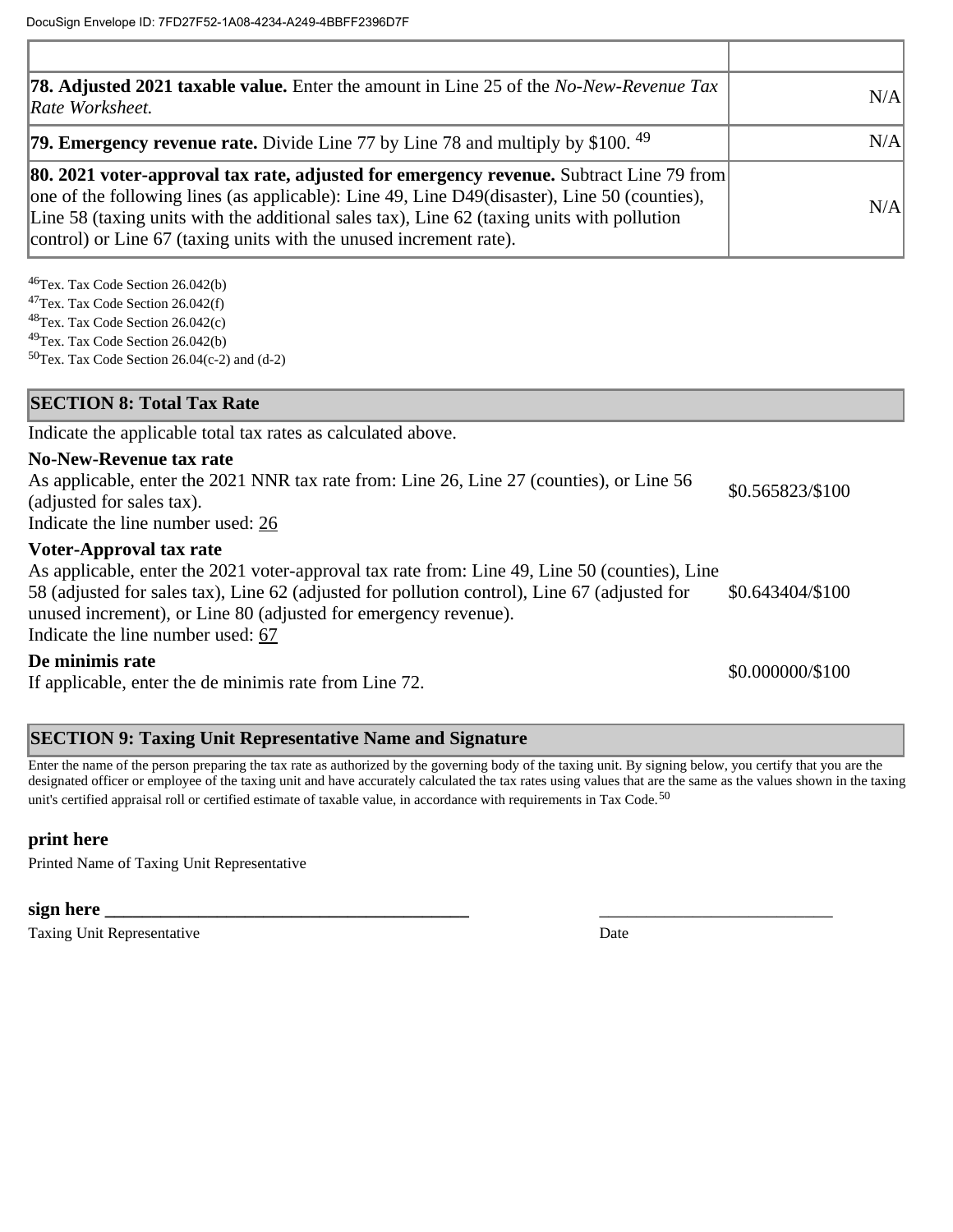#### **Notice About 2021 Tax Rates**

Property Tax Rates in CITY OF DENTON

This notice concerns the 2021 property tax rates for CITY OF DENTON. This notice provides information about two tax rates used in adopting the current tax year's tax rate. The no-new-revenue tax rate would Impose the same amount of taxes as last year if you compare properties taxed in both years. In most cases, the voter-approval tax rate is the highest tax rate a taxing unit can adopt without holding an election. In each case, these rates are calculated by dividing the total amount of taxes by the current taxable value with adjustments as required by state law. The rates are given per \$100 of property value.

| This year's no-new-revenue tax rate: | \$0.565823/\$100 |
|--------------------------------------|------------------|
| This year's voter-approval tax rate: | \$0.643404/\$100 |

To see the full calculations, please visit 1505 E. McKinney Street Denton, TX 76209 for a copy of the Tax Rate Calculation Worksheet.

#### **Unencumbered Fund Balance**

The following estimated balances will be left in the unit's accounts at the end of the fiscal year. These balances are not encumbered by a corresponding debt obligation.<br>These of Faust

| Type of Fund              | <b>Balance</b> |
|---------------------------|----------------|
| GENERAL FUND.             | 33,782,211     |
| GENERAL DEBT SERVICE FUND | 5.325.062      |

#### **Current Year Debt Service**

The following amounts are for long-term debts that are secured by property taxes. These amounts will be paid from upcoming property tax revenues *(or additional sales tax revenues, if applicable).*

| <b>Description of Debt</b>                                          | <b>Principal or Contract</b><br><b>Payment to be Paid</b><br>from Property Taxes | Interest to be<br><b>Paid from</b><br><b>Property Taxes</b> | <b>Other Amounts</b><br>to be Paid | <b>Total Payment</b> |
|---------------------------------------------------------------------|----------------------------------------------------------------------------------|-------------------------------------------------------------|------------------------------------|----------------------|
| <b>SERIES 2021 GO</b>                                               | 1,725,000                                                                        | 1,854,954                                                   | $\mathbf{0}$                       | 3,579,954            |
| <b>SERIES 20210 CO</b>                                              | 3,205,000                                                                        | 3,143,007                                                   | $\mathbf{0}$                       | 6,348,007            |
| SERIES 2020A                                                        | 1,135,000                                                                        | 560,650                                                     | $\mathbf{0}$                       | 1,695,650            |
| <b>REFUNDING</b><br><b>SERIES 2020 GO</b><br><b>REFUNDING &amp;</b> | 7,180,000                                                                        | 1,763,450                                                   | $\bf{0}$                           | 8,943,450            |
| <b>IMPROVEMENT</b>                                                  |                                                                                  |                                                             |                                    |                      |
| SERIES 2020 CO                                                      | 2,055,000                                                                        | 1,716,475                                                   | $\mathbf{0}$                       | 3,771,475            |
| SERIES 2019 GO<br><b>REFUNDING &amp;</b>                            | 4,865,000                                                                        | 1,344,300                                                   | $\mathbf{0}$                       | 6,209,300            |
| <b>IMPROVEMENT</b>                                                  |                                                                                  |                                                             |                                    |                      |
| SERIES 2019 CO                                                      | 1,700,000                                                                        | 860,650                                                     | $\bf{0}$                           | 2,560,650            |
| SERIES 2018A CO                                                     | 1,325,000                                                                        | 1,096,894                                                   | $\mathbf{0}$                       | 2,421,894            |
| <b>SERIES 2018 GO</b>                                               | 715,000                                                                          | 660,775                                                     | $\mathbf{0}$                       | 1,375,775            |
| SERIES 2018 CO                                                      | 950,000                                                                          | 266,475                                                     | $\bf{0}$                           | 1,216,475            |
| <b>SERIES 2017 GO</b><br><b>REFUNDING &amp;</b>                     | 2,060,000                                                                        | 510,456                                                     | $\mathbf{0}$                       | 2,570,456            |
| <b>IMPROVEMENT</b>                                                  |                                                                                  |                                                             |                                    |                      |
| SERIES 2017 CO                                                      | 5,375,000                                                                        | 2,956,025                                                   | $\mathbf{0}$                       | 8,331,025            |
| <b>SERIES 2016 GO</b>                                               | 1,710,000                                                                        | 1,094,250                                                   | $\bf{0}$                           | 2,804,250            |
| <b>REFUNDING</b><br><b>SERIES 2016 GO</b><br><b>REFUNDING &amp;</b> | 1,850,000                                                                        | 853,550                                                     | $\mathbf{0}$                       | 2,703,550            |
| <b>IMPROVEMENT</b>                                                  |                                                                                  |                                                             |                                    |                      |
| SERIES 2016 CO                                                      | 2,150,000                                                                        | 2,678,256                                                   | $\mathbf{0}$                       | 4,828,256            |
| <b>SERIES 2015 GO</b>                                               | 3,135,000                                                                        | 252,125                                                     | $\mathbf{0}$                       | 3,387,125            |
| <b>REFUNDING</b><br><b>SERIES 2015 GO</b><br><b>REFUNDING &amp;</b> | 2,515,000                                                                        | 969,989                                                     | $\bf{0}$                           | 3,484,989            |
| <b>IMPROVEMENT</b>                                                  |                                                                                  |                                                             |                                    |                      |
| SERIES 2015 CO                                                      | 2,275,000                                                                        | 3,062,512                                                   | $\mathbf{0}$                       | 5,337,512            |
| SERIES 2014 GO                                                      | 3,610,000                                                                        | 453,850                                                     | $\mathbf{0}$                       | 4,063,850            |
| <b>REFUNDING</b><br><b>SERIES 2014 GO</b><br><b>REFUNDING &amp;</b> | 180,000                                                                          | 89,125                                                      | $\mathbf{0}$                       | 269,125              |
|                                                                     |                                                                                  |                                                             |                                    |                      |

IMPROVEMENT